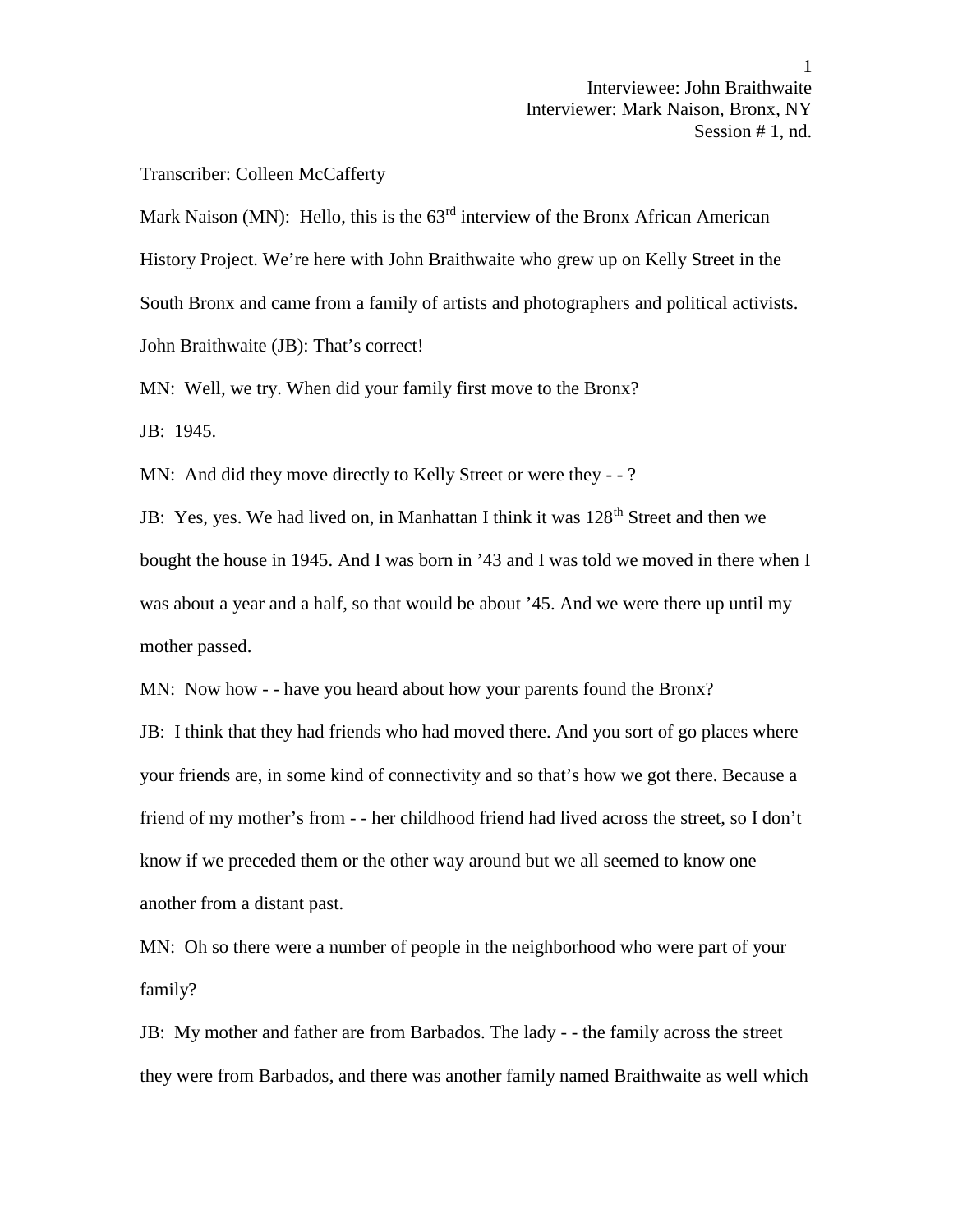```
Interviewer: Mark Naison, Bronx, NY
```
were two doors south of us, they were from Barbados as well. So it was a little, a few people were at least from that area - -

MN: Now was your family affiliated with a church?

JB: St. Margaret's Protestant Episcopal Church in the Bronx.

MN: And were a lot of the families they knew were also members of that church?

JB: Yes, it was just - - it was the next corner. So St. Margaret's is on 156<sup>th</sup> Street and

Kelly and the next block over is Longwood so it was just like one walk - - to go to church

you had to cross one street. Just - - so it was very easy.

MN: Now do you know what church your parents belonged to in Harlem?

JB: I do not.

MN: Cause I'm wondering if the Harlem church was - - those networks - -

JB: I don't recall anybody recommending or recalling anything like that. And I know I have family from Brooklyn and they may very well have been - - that they had attended church in Brooklyn as opposed to Harlem.

MN: Right. Now what kind of work did your father do?

JB: My father was a tailor. And his past time was art, he was a - - he painted. And that was his passion. So as it turns up my oldest brother he is a painter - - not a painter but he's an artist. He was an artist for ABC for many years. And this is interesting, my son who never saw his grandfather just got a BFA last year from Rochester Institute of Technology. So it's in the blood.

MN: And was - - did your mother work or was she a homemaker?

JB: She did not work; she was a homemaker.

MN: Was there a lot of political discussion in your house as well as artistic activity?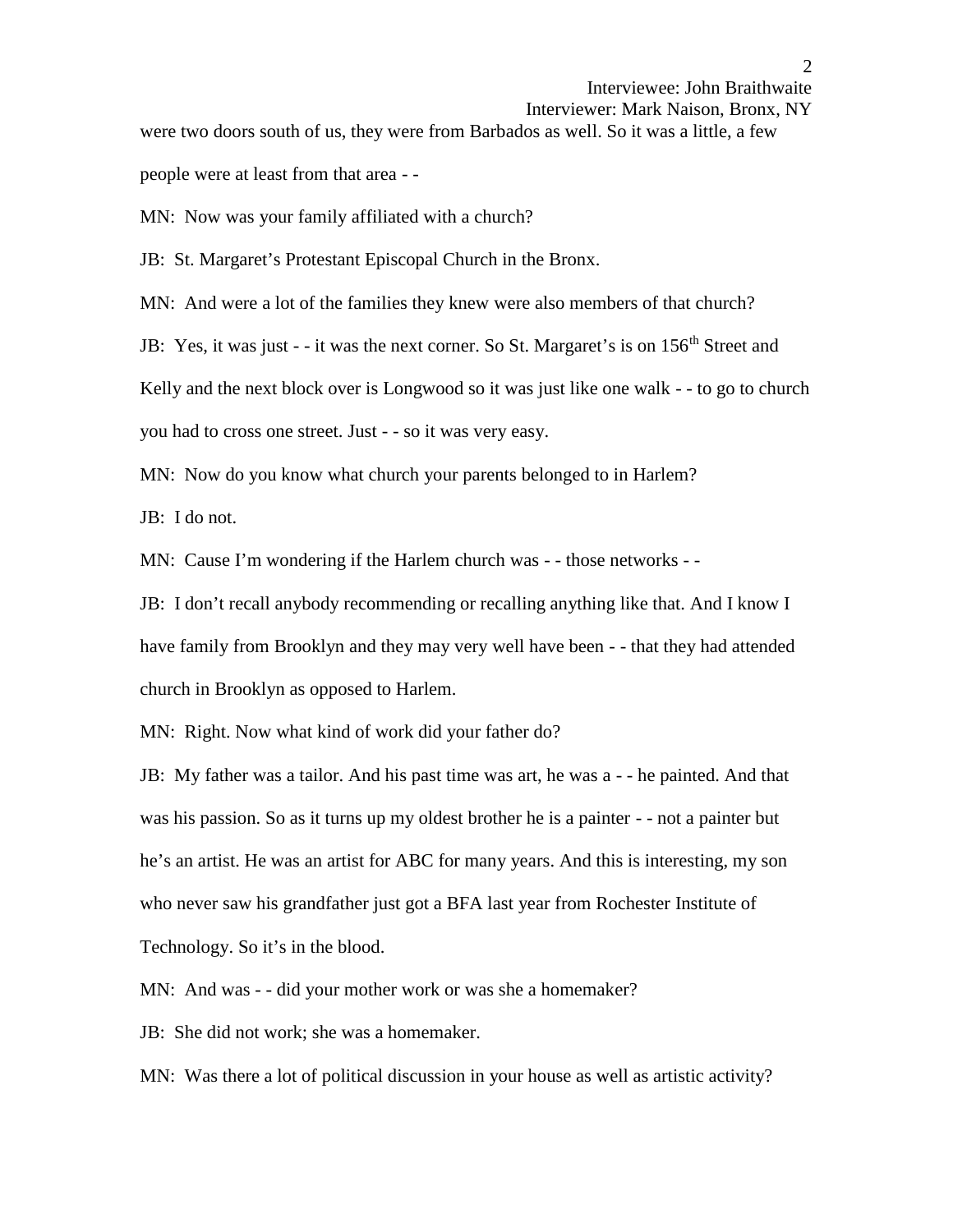Interviewer: Mark Naison, Bronx, NY

JB: We talked about events of the day. I don't recall much talk about so much politics when I was coming up other than the events of the day. It wasn't till later when my oldest brother became an activist and started finding out things, we'd discuss those issues, but for the most part we would hear news on the radio and discuss that.

MN: But it wasn't like there were meetings at the house or that sort of thing?

JB: No, no, because my same oldest brother, he had  $-$ -they had formed a jazz society, which did a lot of promoting of jazz in the Bronx. And that was what he had done for quite a long time. They had an organization, that met at our house and they discussed things about jazz and promoted jazz things.

MN: Now what are your first recollections of the neighborhood on Kelly Street as a child?

JB: First recollections?

MN: Like the street life and all that kind of thing. Do you remember if it was a good place to grow up?

JB: Oh it was great, it was absolutely great. I don't know the Bronx has gotten a bad rap. Back in the '40s and '50s it was a real nice place to live. Parents looked out for one - - the children in the neighborhood, there was always somebody watching over who's - - what's going on in the neighborhood. And we played all sorts of street games, which you probably have documented already.

MN: Yes, but you might as well mention them.

JB: I had written this down in my own autobio - -but I didn't know if I should bring it - but there are all kinds of games depending on the season of the year. You could either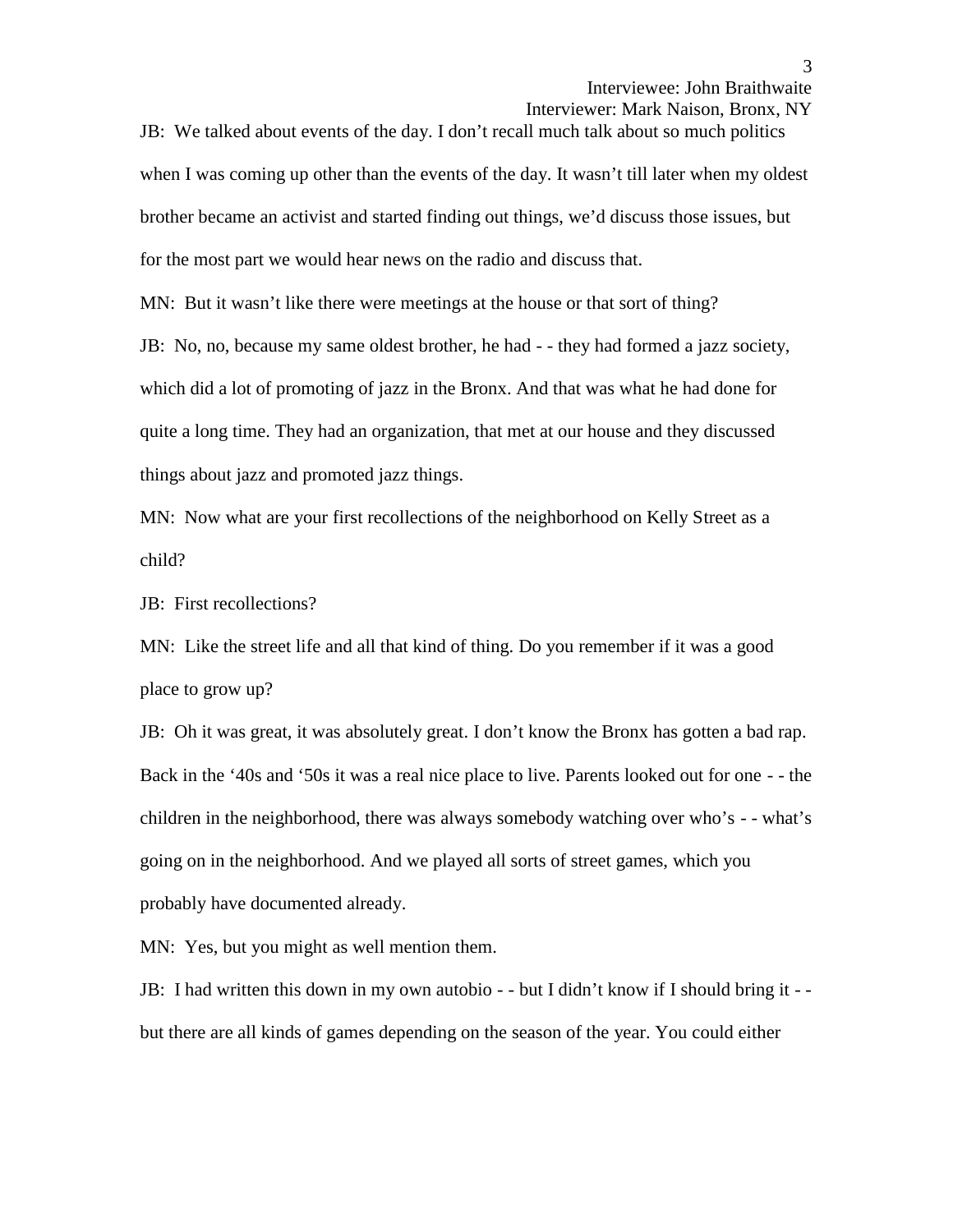Interviewee: John Braithwaite Interviewer: Mark Naison, Bronx, NY roller-skate or there was playing skully, the thirteen box thing. The girls played hopscotch, but there was also box-ball - -

MN: Right, we did that in Brooklyn, too.

JB: - - and we had a thing called five tell me about, throw the ball against the stoop and you'd do a counting game - -

MN: Yes, we called that stoop balling.

JB: Yes. There are two of them, because one where you bounce it against the wall and another one where you hit it a different way - - we played, depending on the time of day there was different games to play because in the evening there was ring the leavy-o and devil with a pitchfork, which I don't know if they played anywhere else - -

MN: No, devil with a pitchfork, explain this to me --

JB: Okay, what happens is you're supposed to pick a color and the person who's it is the devil and there's a little rhyme to it they said, "knock, knock" and the respondents go "who's there?" "It's the devil with a pitchfork flying through the air. What do you want?" "A color." And he'll say, "green" and somebody who's picked green has to race him to the corner - - it's a tag game. And we'd play ring the leavy-o. And - - oh, this was early fifties and stuff and there was another game, a running game across the street called three steps to Germany. Where they'd take three steps into the street and then there was a tag, tag [Indiscernible] - - And then there were other games like - - those we played - -and hide and go seek of course at nighttime. In the daytime there was of course marbles, and skully, and spinning tops and roller-skating, and they would draw in chalk a track on the street and that would become a roller derby rink and you'd be knocking one another about. And so - - in the hot summer they would direct the - - open a hydrant and direct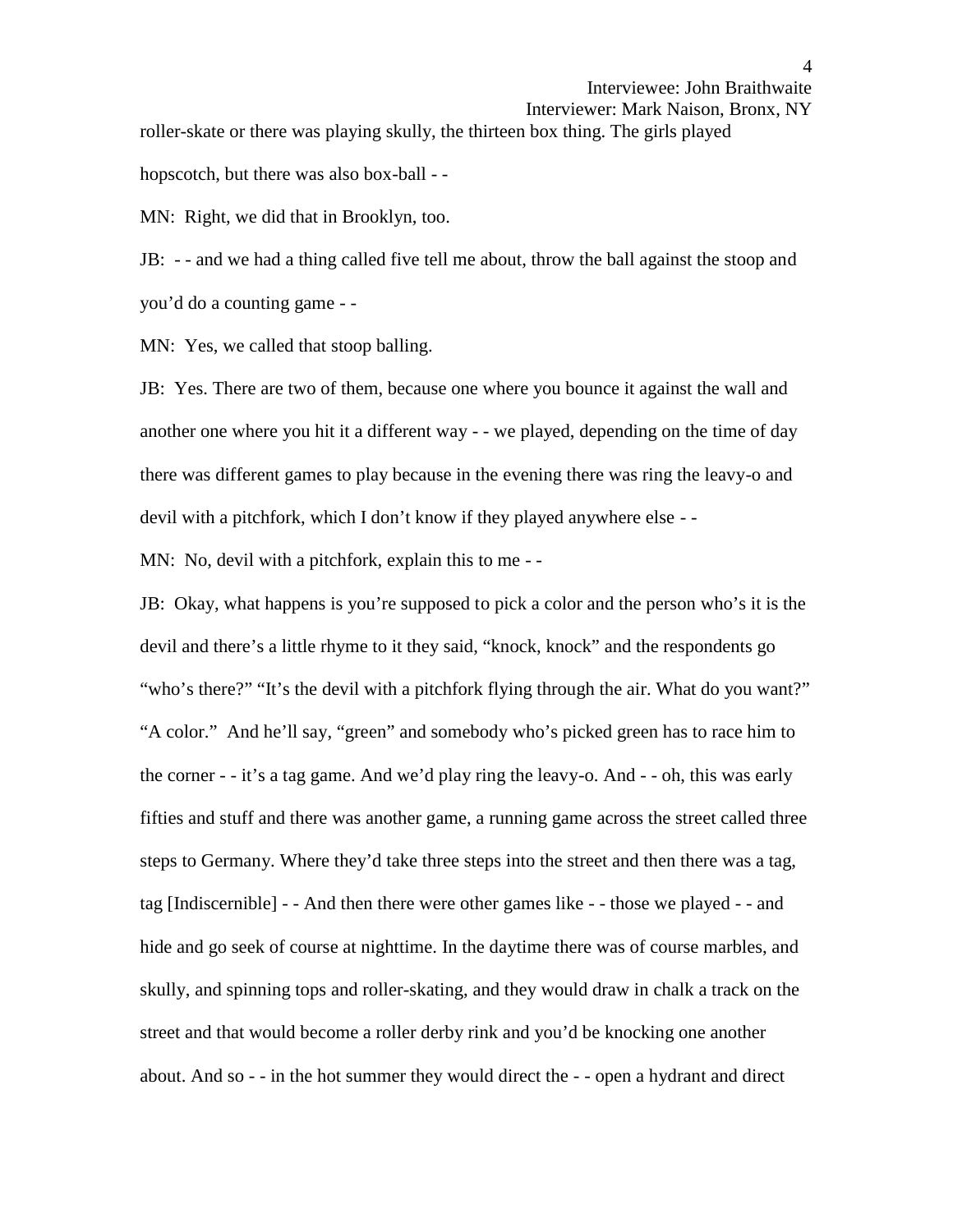Interviewer: Mark Naison, Bronx, NY

the flow of water with either a cut off can or even a milk carton. It was cut off and it redirected water and so on. Basically they would make scooters if somebody broke a skate they would make a scooter out of it. And that'd get - - that got really creative because they would then go scabbing through the neighborhood and find the soda bottles, the soda bottle caps and then they would be the decorations on the scooter - -

MN: Made from like milk cartons and stuff?

JB: Yes, the milk crate and a plank, ok and then there was roller-skates on either end of the plank. And what they'd do is they'd try to get a Chicago brand skate because they had a rubber cushion inside and they'd knock that out to give it play and nail it to the board and then decorate it and put some handles on it. And then you could run; if you twisted the skates as the rubber was out it would give you a little directional steering on it. What else did we do - - all kinds of things. There was a million games, a million games - - MN: Now what was the ethnic composition of your block and neighborhood? Was it --JB: It's what you would call today diverse. There were people of every stripe in the neighborhood, Italians, Jews, Spanish, black - - and all - - I was just talking to Henry Miller about this last night, Dr. Miller and we remembered that - - we were recollecting that it didn't start to change until the Cross-Bronx Expressway divided the Bronx in half. But before that time there were Italian and Jewish, and Hispanic as well as black - - and not only just black but black from South, from [Crosstalk] - -

MN: - - the Caribbean, right.

JB: - - everywhere - -

MN: Do you have pictures of, of - - from your block?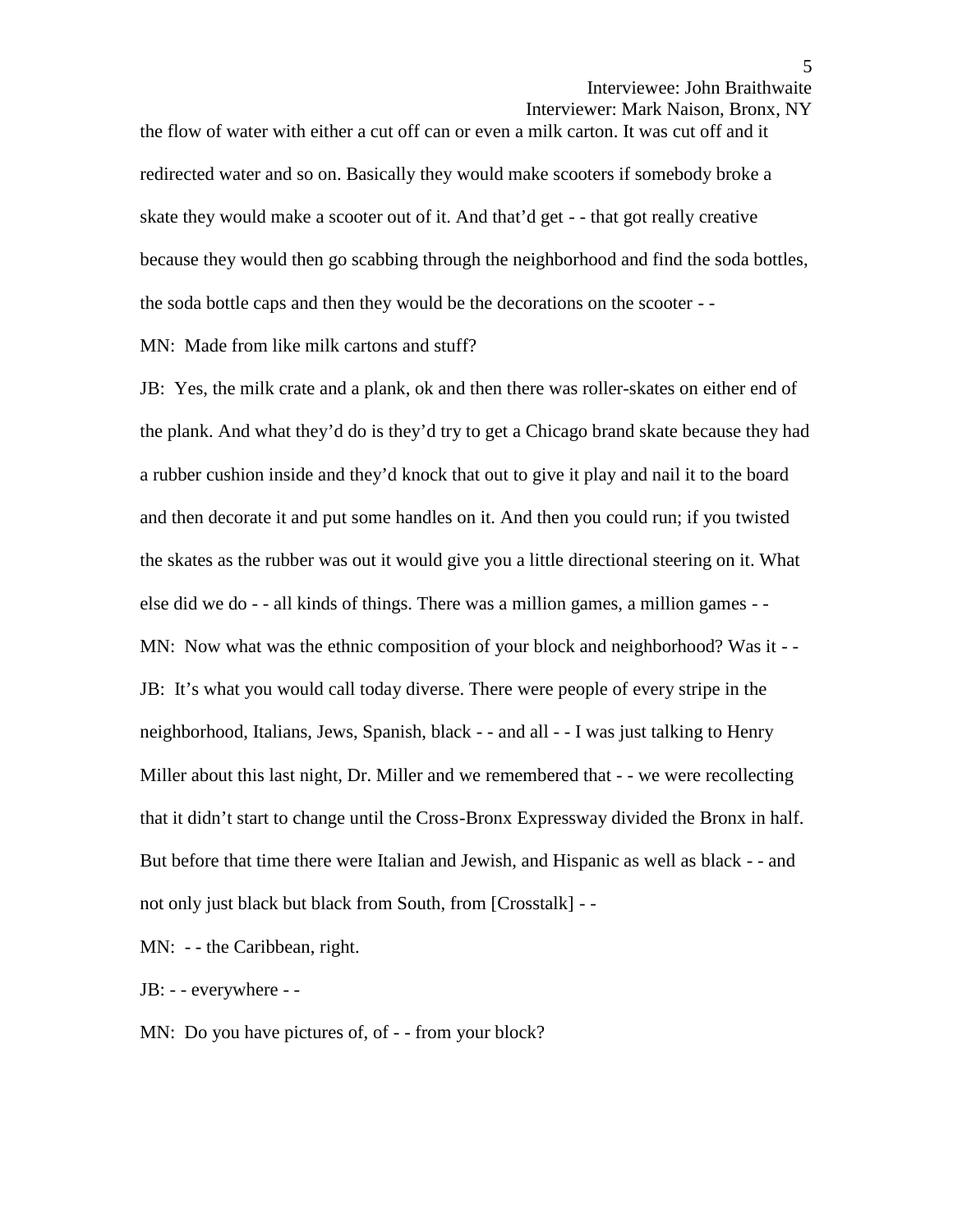Interviewer: Mark Naison, Bronx, NY

JB: I have some; I'll see what I can provide you with. Turns out that most of my pictures are pictures of people, so I don't - - you have the one of Henry Miller and Stephanie, but I don't have a lot of landscape scenes.

MN: But do you have pictures of like groups of kids that would show that diversity?

JB: Oh yes, I've got that; yes, I do.

MN: See that's the kind of thing I think - - because people almost won't believe you when talking about some of these things - - the Bronx there, because a lot of the portraits of the Bronx don't leave place for this narrative.

JB: Well it's their loss because it was a very, very interesting place. The schools also were diverse.

MN: What was your elementary school?

JB: PS 39 which is at the corner of Kelly, Kelly Street and Longwood Avenue.

MN: Ok is it still there?

JB: It's still there but it's been recommissioned to something else, I don't know what it is now, it's a community center or something but it's not a school any longer.

MN: Now what was your school experience like? Was it as positive as the neighborhood block experience?

JB: Yes, it was. Our school was very diverse, a lot of white kids in school and teachers as well. And we went on to - - well if you went to 39 you evidently wound up going two blocks the other direction to PS - - Junior High School 52.

MN: The famous Junior High School 52.

JB: Correct. That was a very positive experience. I remember that we had three boys in school, **Martin Nashganozi, Benjamin Esconazi, and Whoopi Ashganozi,** and there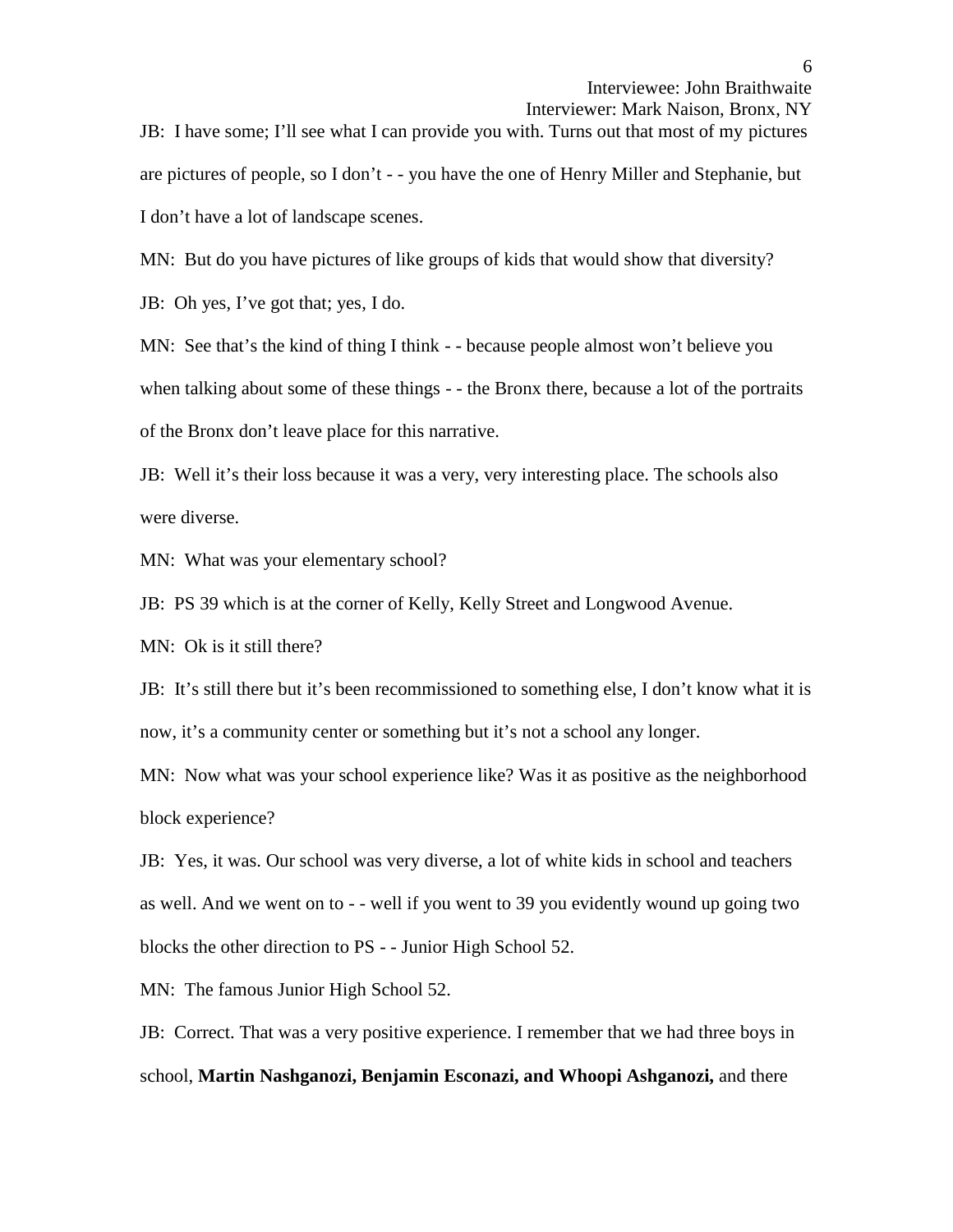Interviewer: Mark Naison, Bronx, NY

was a teacher there who's also - - name is **Ashganozi**, it was very close - - And the teacher was a brother to the younger boy. And they - - it was very interesting, I thought it was very interesting for me because while there's all this talk about performance of black kids versus white kids and stuff, there in the environment we were in you could see how well you were stacked up against kids of other groups and stuff. And it was gratifying to know that you were as good as or better than some of the other kids from other groups, because you don't have that anymore because everybody's so - - it's so lopsided the way it's been - -

MN: Right, so were you and your brothers in the one class or  $-$  -?

JB: My brothers are six and seven years older than I so, which is another interesting point. So we had some of the same teachers because hey the teachers didn't move around that much and so almost everyone in that neighborhood had a teacher - - I think she's - - I guess you might say she was Indian, she looked like she might be Cherokee, long black hair and dark skin, her name was Miss Fischer. And she was a very, very strict and tough teacher. And I don't know of anyone who ever was in one of her classes who did not go into college.

MN: Wow! And this was in - -?

JB: Junior High School 52.

MN: 52, ok. And what was her subject area?

JB: Social Studies.

MN: So she was an incredible Social Studies teacher?

JB: Absolutely; best teacher I ever had. I remember she wanted us to learn the Harvard outline procedures. So she started and did the - - a presentation. And the subject was **coal**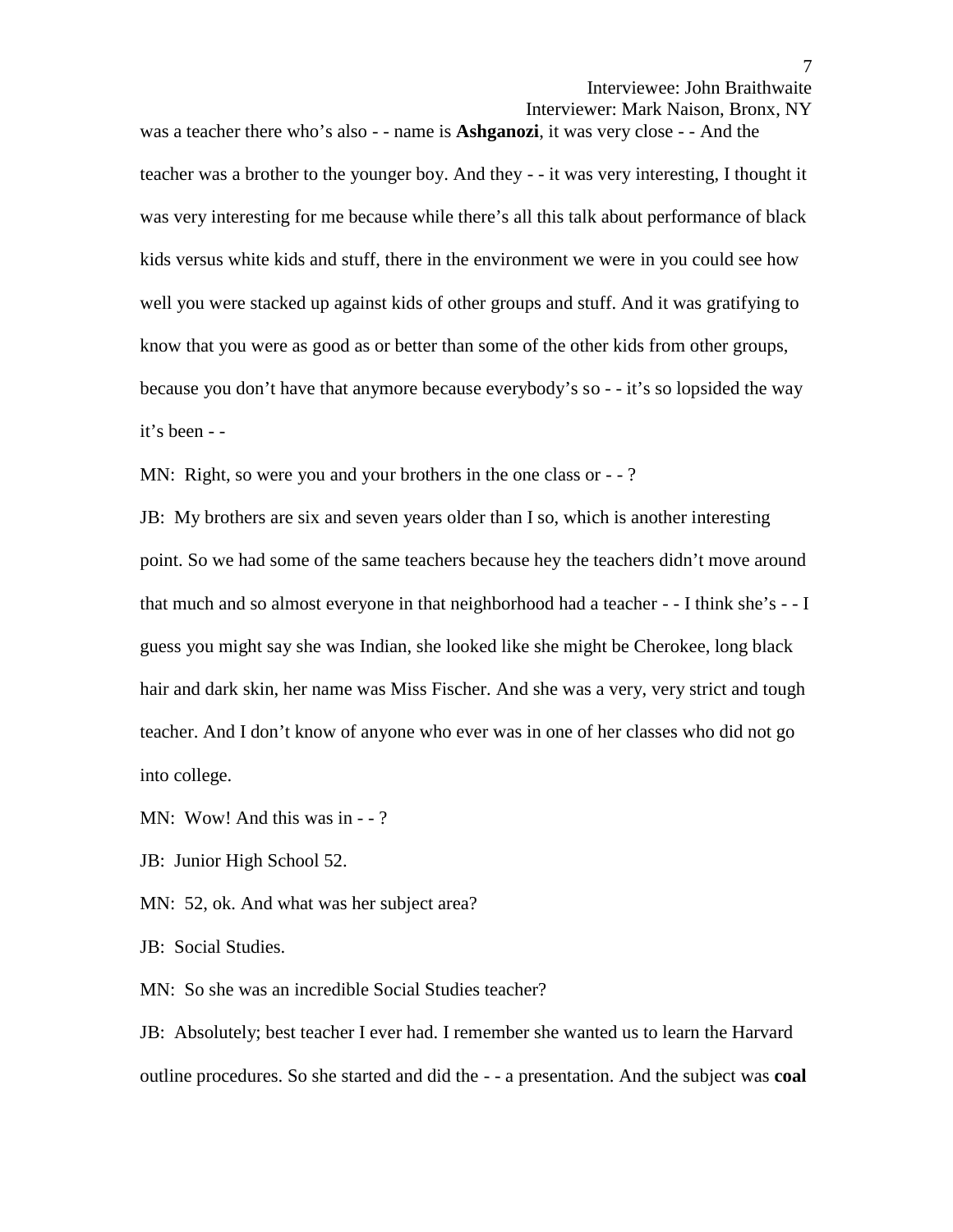8

Interviewer: Mark Naison, Bronx, NY

- - she broke down **coal** and subdivided it more ways than anyone could imagine and the thing went around the classroom, all the way around. And she said that's how I want you to do a report, and if you do a report for me you have to have more than one source. I think she wanted five sources for a report, because you can't take one man's opinion of anything. And what is funny about that is I went on to high school, college, and so on and no one ever asked me for that outline, either they assumed you knew it or what, it was never considered important, but it was very useful, I use it to this day.

MN: Did you begin to show artistic inclinations when you were in school?

JB: Well no, I think even before that. Because what would happen is as kids, my father had this dry cleaners, he was a tailor - -

MN: Now was this store in Harlem or - -?

JB: It was in Harlem. 2281  $7<sup>th</sup>$  Ave so - - at that time they didn't have - - they didn't put your clothes in a plastic bag, you got paper when you got your clothes from the cleaners and what we had to do was we'd fold them and wrap them in paper and fix it with pins, you just take it out like that. Then sometimes for suits they had the form thing. So we always had a large roll of brown paper so my father would rip off a big sheet of paper and take it; that was drawing paper. And we'd come home, we'd draw battles scenes and airplanes and all kinds of things like that and practice drawing. And you want to learn how to draw this and my older brother he was a very, very good artist and he'd show me how to draw an airplane or how to draw this and - -I would practice them just like he does, just like he does, and so on. And so that's how you got it. I learned how to draw before I went to school because I was trying to be like my big brother.

MN: Right, now was there - - were there arts programs in the school?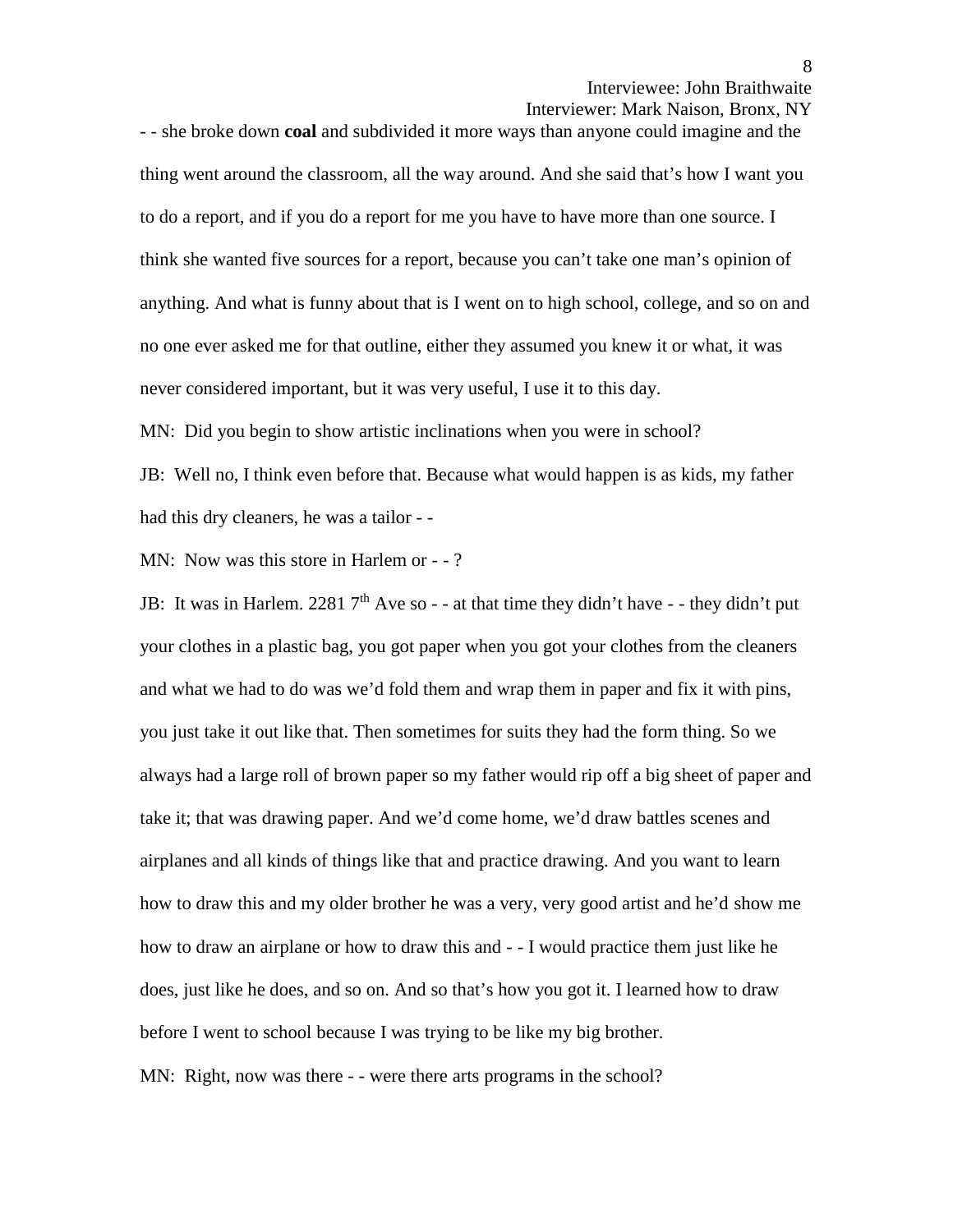JB: They had arts programs and stuff like that, yes.

MN: In elementary school or mainly in Junior High?

JB: I think they had it in elementary school but it was not - - I don't remember that much about it. But I'm sure we had art up through high school, I'm sure we did. As a matter of fact I was speaking to Dr. Miller last night and I said, we had all kinds of culturally rich things in school, you had music and art and music and all those things, which because of budget cuts I suppose later on they would take it away, but we did have those things. MN: Now did you participate in music programs as well as art programs? Were those - - ?

JB: Yes and no. When I got to high school - -

MN: Which high school did you go to?

JB: Morris, Morris High School. What happened was this. I knew I was going to be a great engineer so I was going to have an academic program in high school and I really loved school and I had more subjects, more academic subjects than they allowed. And I had - -I figured you had to have a language to go to college, but you didn't have to have music, so I dropped clarinet. I was taking clarinet - -

MN: How old were you when you started playing clarinet?

JB: That was '57 so I was 14.

MN: Did you start that in school?

JB: In high school. And I had to drop something, they wouldn't allow you to have that many major subjects, so I had to drop something and the only one that wasn't a college preparatory was the music, so I dropped the music.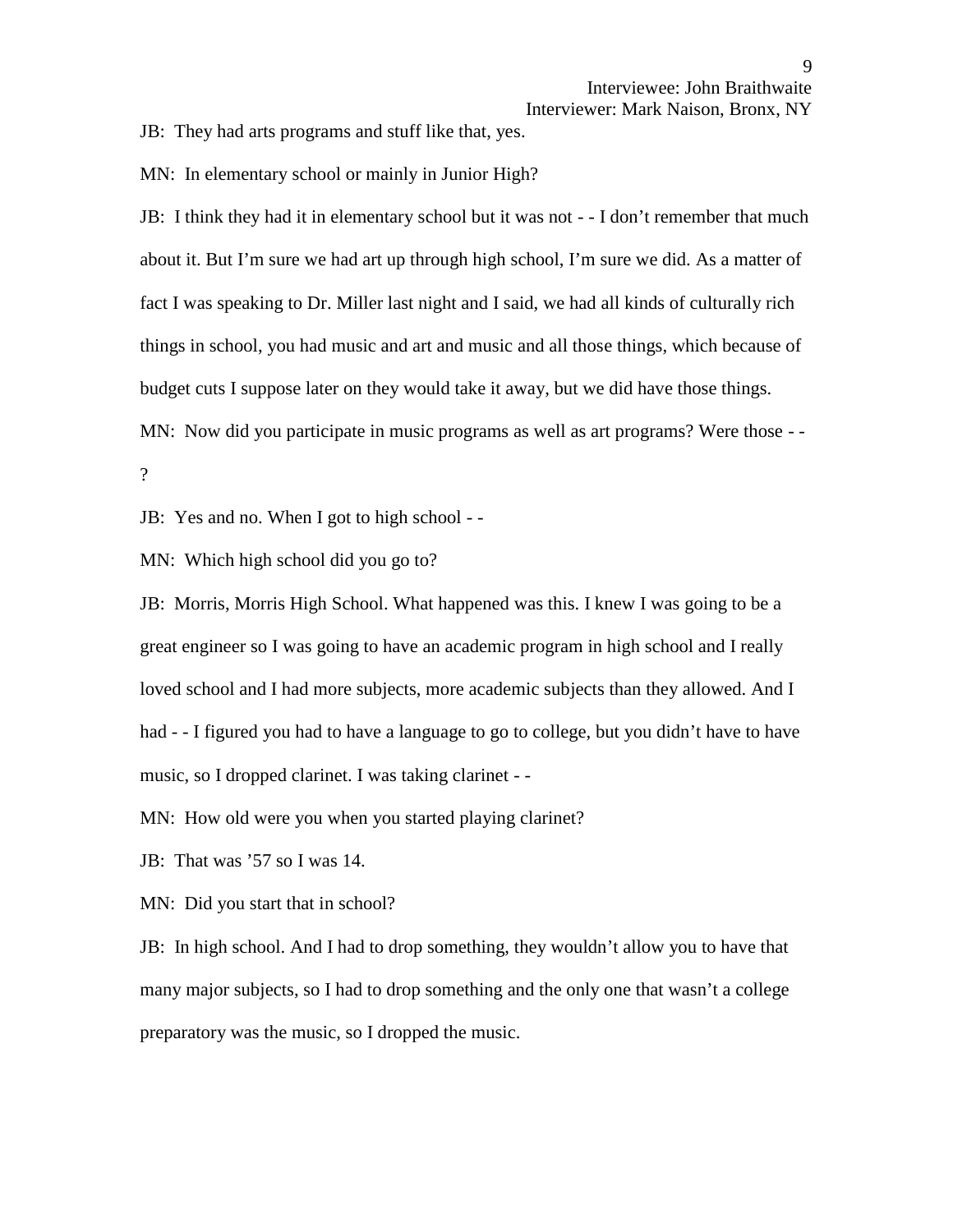MN: Did you have opportunities for supervised activity outside of school? Were there community centers, after-school programs - - ?

JB: They were all over the place. There was an HTAL at Beck Street and 156<sup>th</sup> Street, I went - - I was a member occasionally there, I wasn't that crazy about it but it was ok. Then the church, St. Margaret's Church - - St. Margaret's Church is a mission church which meant that they were sending ministerial candidates there to practice on the poor folks, I mean that's what it was. And they had all kinds of programs there. And one of them for general kids was called YPF, Young People's Fellowship. And then they had another program for girls called Girls Friends and Society. And what they would do to keep kids off the street they would have one Sunday a month or something they would have a dance at the parish hall of the church, supervised and everything so you - - the kids from the neighborhood would come there. And since they only did it once a month you'd find another church that did it another Sunday and you'd sort of roam around the city to find a dance. But that was the kind of supervising things you had. The schools had after-school stuff but I didn't do much of that.

MN: Now did you participate in any of the theatre programs at St. Margaret's? JB: No I did not. Wait excuse me I did. You said theatre but it threw me. I was the narrator for the Christmas pageant and other times I did things like that. That's the extent of it. Oh there was another I guess when I was in cub scouts I did a  $-$  - they were doing  $-$ I did a skit.

MN: Now one of the interesting things that I thought about as you were saying that St. Margaret's was a mission church, talking about the poor folks, was the neighborhood you lived in considered a poor neighborhood from the outside?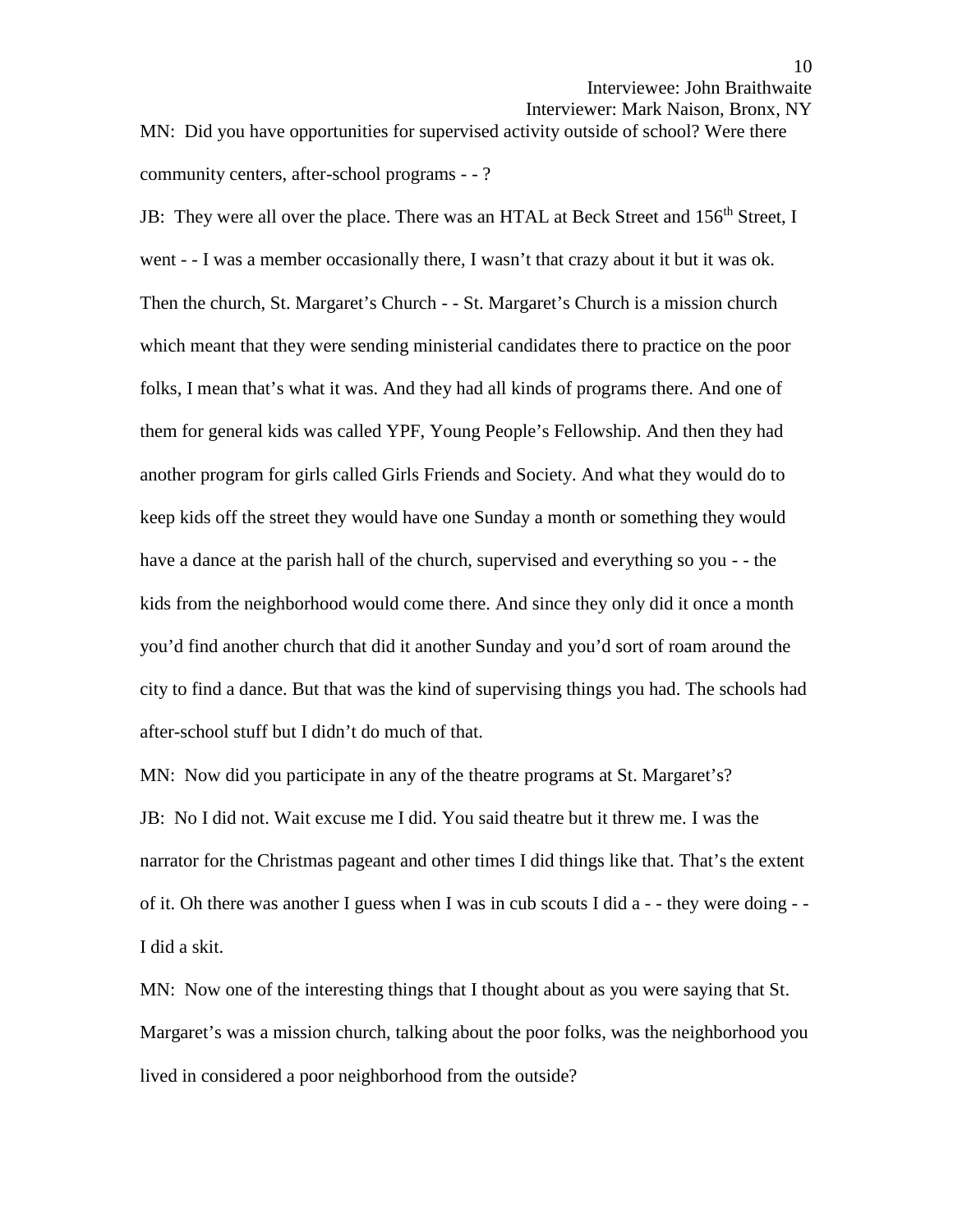Interviewer: Mark Naison, Bronx, NY

JB: I think it was. It was actually a lower middle class neighborhood but I think that it was considered borderline so the diocese had put this church there and yes. Because a lot of pastors came through there and a lot of them were I guess still in seminary, the seminarians.

MN: Right, right. Now your portrait of this culturally rich nurturing environment certainly fits with a lot of what other people said. Were there things going on which in retrospect, this is in the forties and fifties, prefigured some of the things that would happen later? Were there things that were disturbing or scary going on when you were growing up?

JB: Yes, there was gang activity, some gang activity there.

MN: How did that - -

JB: It always seemed a little remote, a little distance. Like if you didn't go on that block you wouldn't be - -

MN: Ok so the gang stuff was very territorial? Would you say so?

JB: Yes, yes cause there was a - - I remember, I don't know all the names but there was a group of kids in this area up here called the Fordham Baldies - -

MN: Fordham Baldies. Everybody right - -

JB: Everybody knew about the Baldies so, but you didn't go to Fordham Road so - -<br>MN: That brings up another question as growing up as African American, Afro-

Caribbean kids would was there an explicit or implicit understanding there's certain

neighborhoods which were kind of difficult to go into? Or was that not - -

JB: I think that well most - - at that time people didn't go over to the Grand Concourse.

You didn't use anything over there kind of attitude, there's nothing over there for you. So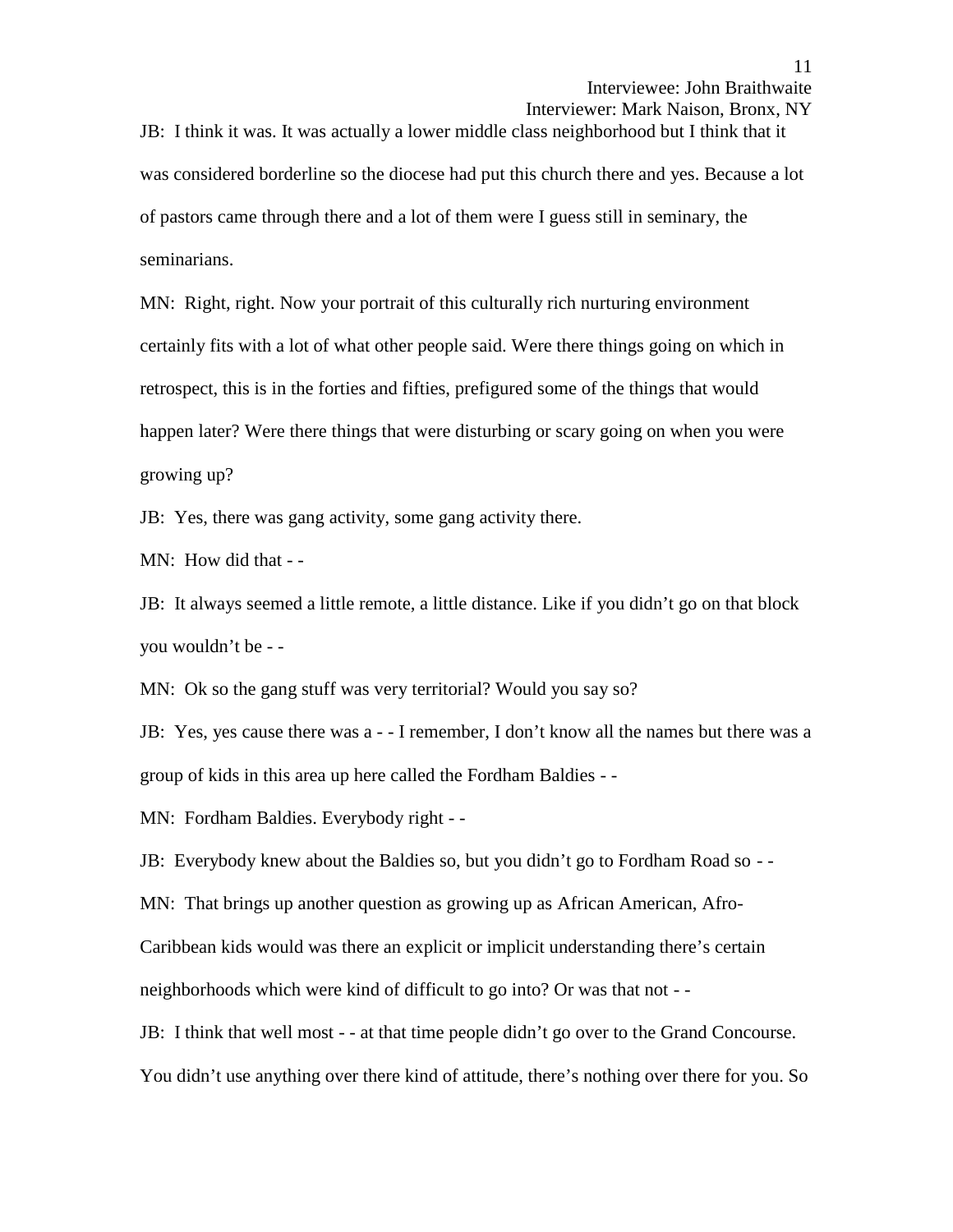Interviewer: Mark Naison, Bronx, NY

we didn't just go there, there was no place to go to hang out. But you would get to those neighborhoods like that occasionally when the churches threw dances as a fundraising thing. All the churches had dances with live bands back in that time, and so it would be a fundraiser and people would dress up and go to these ballrooms which were in other neighborhoods. So there was one the Embassy Ballroom and there was one over - - MN: That was what one hundred  $-$  - what was Embassy?  $161<sup>st</sup>$ ?

JB: Yes it was. And there was another one further over - - I forgot the name of it now over by Yankee Stadium that was a very beautiful place. And they had - - they would have dances there with live bands.

MN: Now were you exposed to Latin music when you were growing up was that part of it?

JB: That was part of it. Yes, there was a lot of Latin music.

MN: Was it on the block or was stuff you were just in - -<br>JB: On the block, because a lot of guys would play congas on the street for

entertainment. A lot of kids liked to sing what they call doo wops today, and other kids would play bongos and all. There was a good mix because the Hispanic kids intermixed very well and so one day they'll be playing bongos and singing back and forth. MN: Now was there much West Indian music? Was calypso part of this mix or not - -? JB: Not in the street, but like if you went to a dance there would be a lot of calypso at the

dance.

MN: Who were the calypso artists of that time who were most popular?

JB: I don't know, I guess who was it, Lord Kitchener and Sparrow and a couple of others, Lord Melody but I can't remember them that well.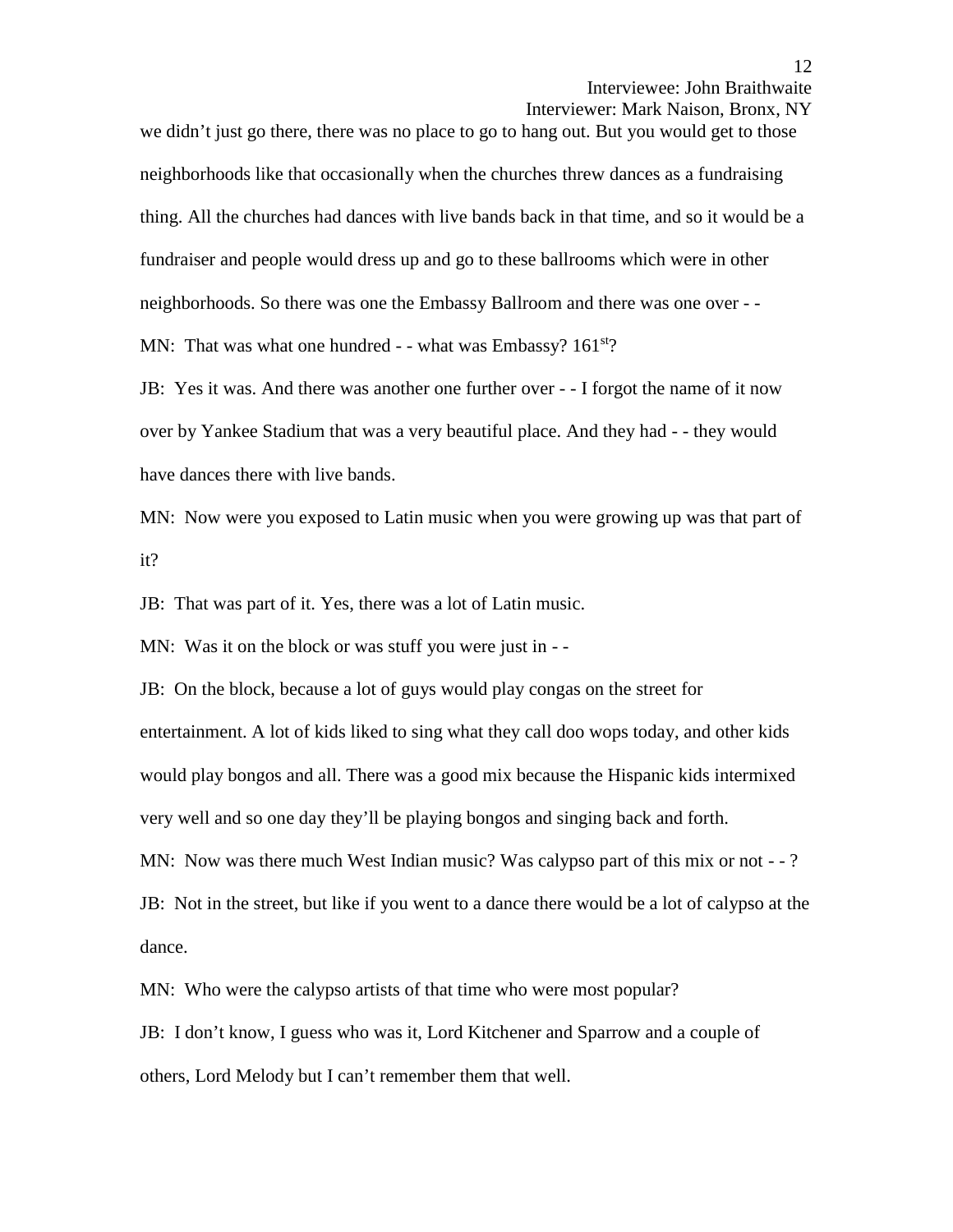MN: Now was your house - - what kind of music did your parents listen to?

JB: Radio, not especially classical just whatever was on the radio. A lot of pop songs. My mother used to love to sing in the house and she had a good singing voice. And so I learned all about Bing Crosby and all those guys cause that was all that was on the radio. MN: Did you start doing photography when you were a child?

JB: Yes, what happened was my uncle was a photographer and he use to - - he stayed with us several times, living in our house. We had a three family house so he'd have an apartment.

MN: Okay, so it was a three family house, your family owned it. And then what floors did they have?

JB: Well initially we had the ground the floor and then we took over the whole house because one family moved out and we needed the space, and so we just took over the whole house. And at that time my uncle had moved in and he took the middle floor and we just shared it cause sort of sleeping was way upstairs and **eating** was down.

MN: So describe the house to me, how many stories was it?

JB: Three family, I guess not a brownstone, flagstone it was a grey stone with a basement. And interestingly enough that's where I spent a lot of my teenage years in the basement because I built the model railroad in the basement. I had an entire town in the basement. [Crosstalk]

MN: You have pictures of that by any chance?

JB: None. Me and another kid we had built this though - -we learned a lot about electricity and wiring and the history of railroads, scale models, and all kinds of things - a very good pastime for kids, keeps you out of trouble too.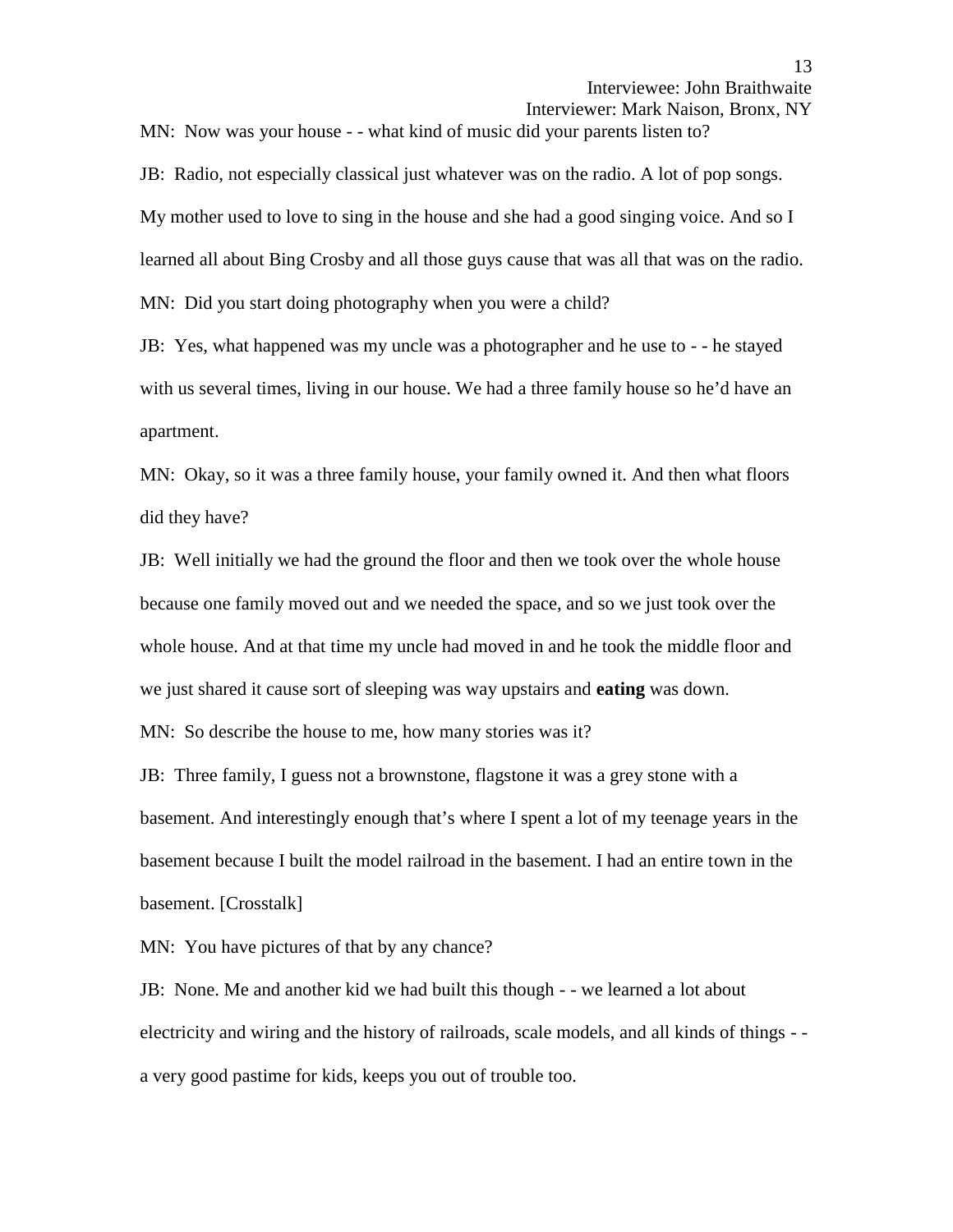MN: Now what about backyards, did the house - -

JB: We had a backyard because Kelly Street is one street over from Dawson so all the houses had a common backyard. Not a common backyard, a backyard separated by a fence, separated your property from theirs. And our backyard was interesting because we had a garden, we had two grape vines, an apple tree - -

MN: An apple tree that worked?

JB: Yes, well we had crab apples but it would grow. We had currents and mint and morning glories in the front, a couple of roses - - it was kind of nice. A little small thing compared to my house now I could fit the whole thing in the corner of my backyard but it was nice.

MN: Now when you went to high school your goal was to be an engineer?

JB: Yes.

MN: And did you end up going to engineering school?

JB: Yes. And then I discovered I didn't have any talent for engineering, so I became a - - I graduated economics. But yes, that was my goal so in high school up until college I dropped out of engineering I was inundated with mathematics. Everything in math I could take I took. I didn't take calculus - - they did not offer calculus, pre-calculus the year I graduated, 1960, so they had - - solid geometry I took that.

MN: And what college did you end up going to?

JB: City College of New York.

MN: Ok, at that time City was very selective and tough to get into.

JB: Right and my average was not quite good so I had to go at night to begin with. And then after I matriculated I was in day session.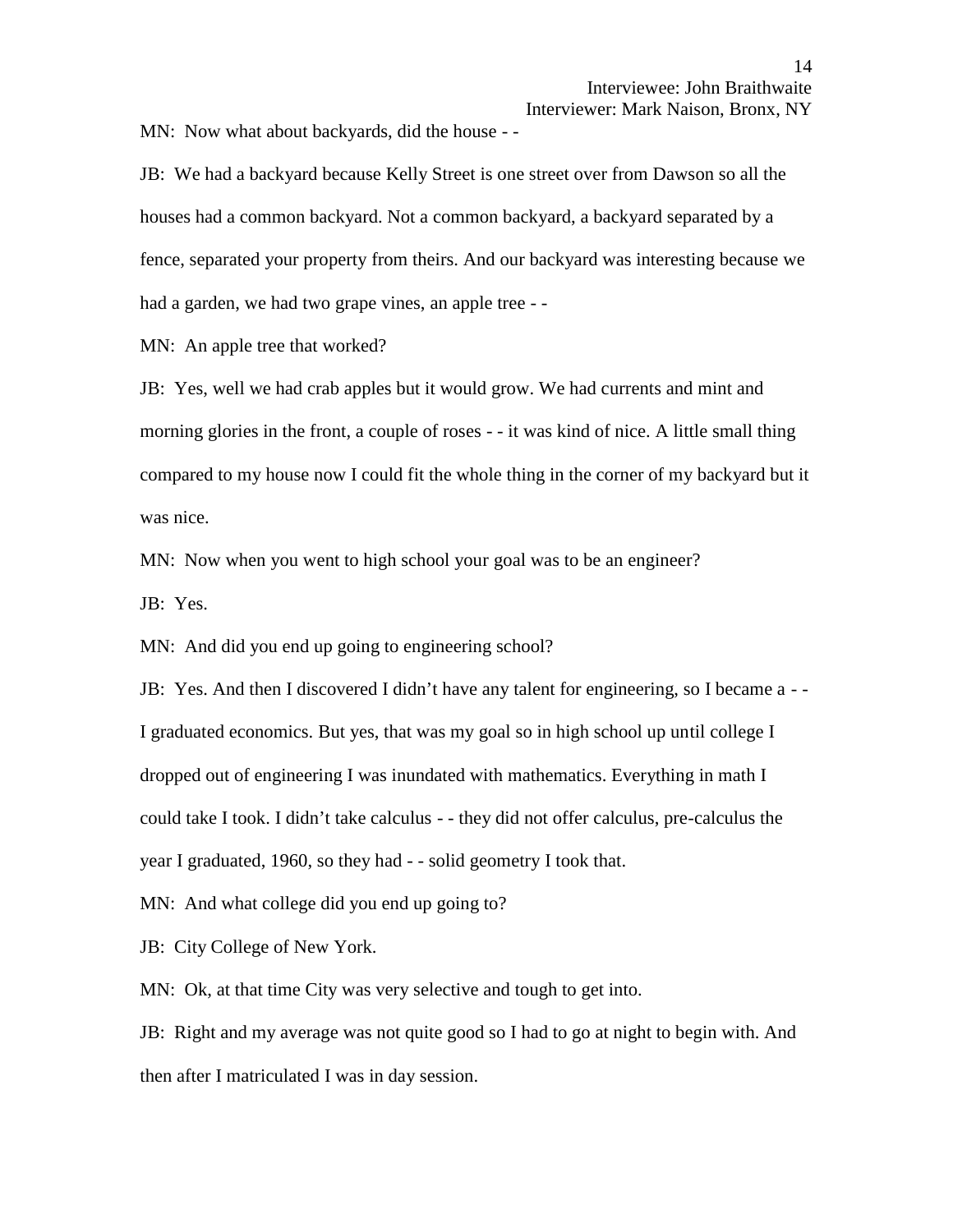Interviewer: Mark Naison, Bronx, NY

MN: Now you mentioned that your brother and I guess Bob Gumbs they were all involved with trying to create a jazz scene in the Bronx. What were the clubs? JB: The only club I can remember is 845, on Prospect Ave at the corner of I guess Union. [Crosstalk]

MN: How far was that from your house?

JB: Five blocks.

MN: Five blocks; and did you ever go there, or were you too young?

JB: Yes, I did go there even though I was too young, I didn't have anything to drink so I sat there. And I remember there was quite a few musicians that played there who amazingly enough would turn out to be really, really significant. Betty - - I've seen Betty Carter sing there and that was like wow! Back then she was called Betty Bebop Carter, I'll never forget it, she was amazing!

MN: Betty Bebop Carter.

JB: That's what they was - - they called her then. She was young and she was really, really good. Who else I saw there? There was a guy, I think he played slide trombone, named George Braithwaite, no relation. And a few other guys, musicians, who turned out

to be - - **Rudy Benger**.

MN: Did you ever go to the Hunts Point Palace?

JB: Yes I did.

MN: And what were some of the - -

JB: I didn't go to any of the major things at Hunts Point Palace, but I do remember that at one time and it had to be after 1959, 60's time frame there was a big rock and roll concert at the Hunts Point Palace. And it was interesting because a lot of white groups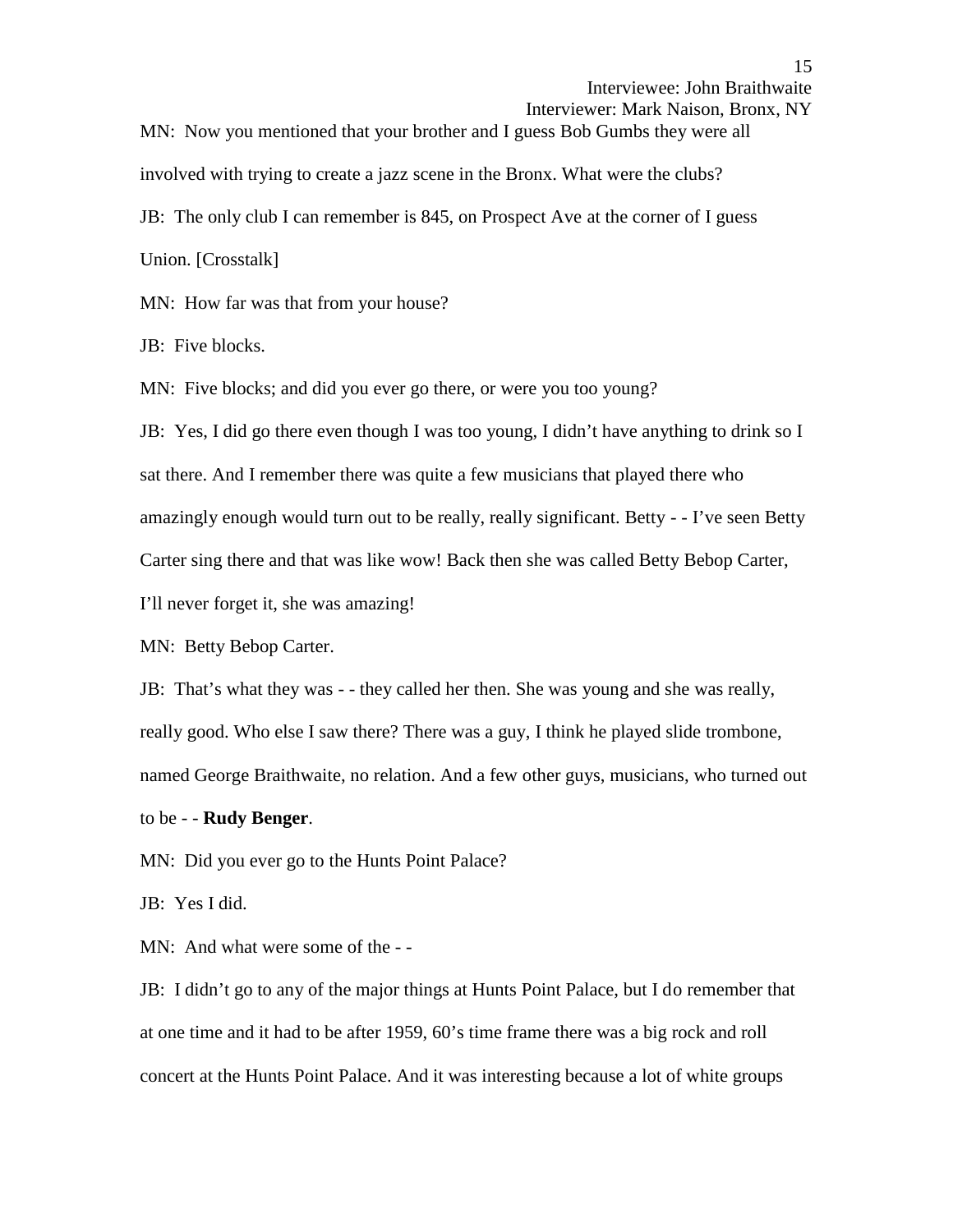had come through; the guys that sang "There's a Moon Out Tonight" and so on - -<br>Smokey Robinson and the Miracles came.

MN: They played the Hunts Point Palace?

JB: They played the Hunts Point Palace. If I ever talk to Smokey I'm going to tell him - - I remember talking to him when he played the Hunts Point Palace in about '59. At that time I was following the Miracles group around because they sang the songs that made the girls swoon. So I liked to be around then.

MN: Man well yes, they did in the '60s too. So that's incredible. So this was like - - I guess you'd say Hunts Point's Palace was a major venue.

JB: It was a major dance - - the big ones were Hunts Point Palace and the Rockland Palace and the - - in the Bronx the Savoy Ballroom. But the Hunts Point Palace is like a big, major - -

MN: Do you know if anybody has saved flyers from the events, from those events. Because I got one off the internet that somebody sold for like two hundred seventy dollars with Lloyd Price and James Brown as number two billing. But do you - - JB: I don't know who has what but I'll have to ask, because my brothers may have it. MN: Save some of the flyers from the events they promoted. Did you ever go up to Sylvia's Blue Morocco or Goodson's or those places?

JB: I never went to Sylvia's Blue Morocco I always wanted to go but I never did go there. And then they had a big hit with "Love is Strange" and they were Mickey and Sylvia. [Crosstalk] But I never got a chance to see them. I think I might have seen them perform at the Apollo which became a favorite spot of mine. But I don't remember going to the - -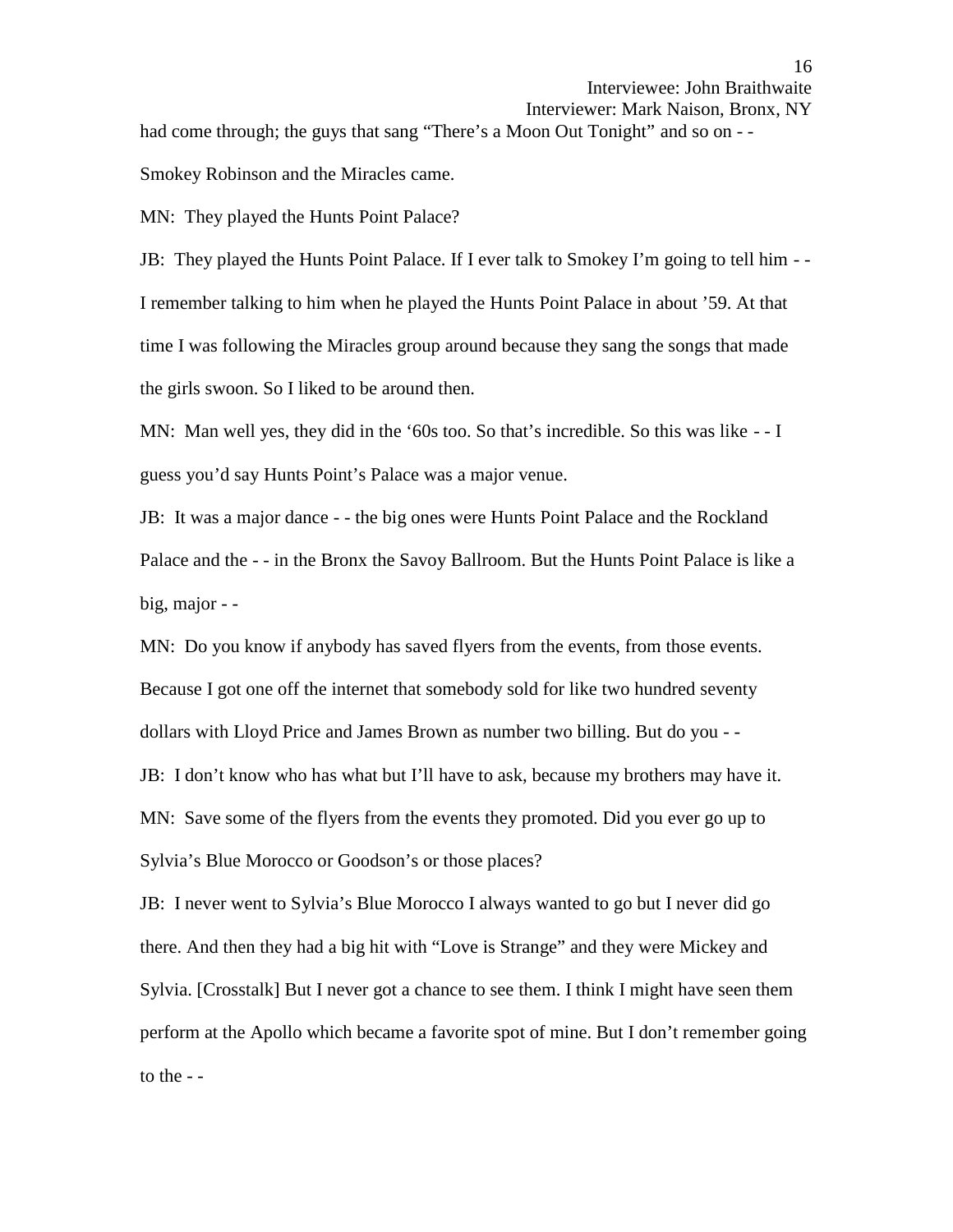MN: What about the Boston Road Ballroom?

JB: Neither. It was like too distant for me.

MN: So people in Hunts Point didn't go that much to the upper reaches of Morrisania.

JB: Yes, they didn't. I guess others might have; I didn't.

MN: What about the shopping near your house? Could you get pretty much anything you wanted in that neighborhood or not?

JB: There was an A&P at Southern Boulevard and there were drug stores along the Longwood Ave, but for - - and if you went up to Prospect and Union, that area, there was a kosher market there. They had an entrance on Union and turned out, went around to the other side. And they had all kinds of fresh food in there. And it was a kosher fish monger there and you'd pick a fish and you'd kill it and all.

MN: These were live fish?

JB: Yes, they also had live chickens and stuff in one of those places there too. We didn't get those. But I remember though that in the neighborhood you would sometimes see somebody would throw out chicken feet and the kids would get it. So if they grabbed the chicken foot and you pulled the skin the thing would - - you'd go chase the other kids around the block with - - [Crosstalk]

MN: Oh, right, I got it, yes, yes - -

JB: The shopping, most of the shopping, and I remember very - - I must've been four or five years old, we used to go to Third Ave, 149<sup>th</sup> Street to Hern's Department Store. And Hern's was like the big one, because I think Hern's was there before even Alexander's opened. And you'd go to Third Ave, 149<sup>th</sup> Street just to shop at Hern's. And they'd go in there and you'd buy your clothing and your - - all this kind of stuff. Then around the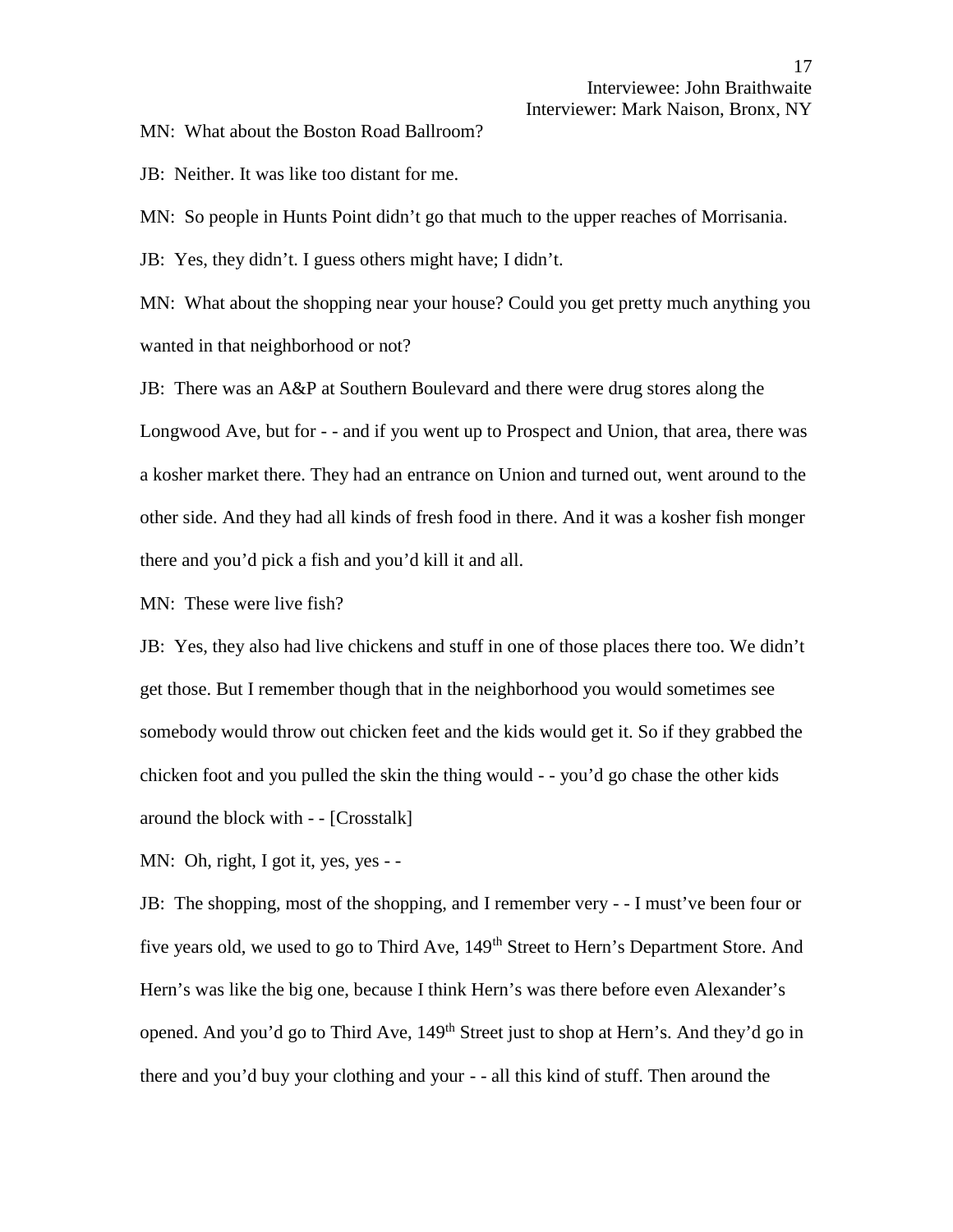Interviewer: Mark Naison, Bronx, NY

Christmas season they would open up another place called the Annex and they had all the toys over there; so that's where I always wanted to go. But I remember taking the trolley with my mother from Prospect Avenue down to  $149<sup>th</sup>$  and going to Hern's.

MN: Now do you ever remember a place on Prospect Avenue called Hollywood

Clothes?

JB: Yes, vaguely.

MN: You didn't shop there?

JB: I don't recall. I used to shop on Prospect Ave, I don't recall them specifically.

MN: What about movie theatres?

JB: RKO Franklin, because of the Teatro Prospect, RKO Franklin and the Loews' Berlin. And they all, to drum up business, had serials on Saturdays. So you'd go to one or the other to see the serial of your choice. One had Rocketman, one had Superman, and one had Batman, or something like that.

MN: So movies, going to the movies was - -

JB: That was a big deal.

MN: Did you ever go to Yankee games or Giant Games - - ?

JB: I have never gone to a Yankee game. The only games that I ever went to was - - I saw the Dodgers play once. I guess I'd go to the Polo Grounds for that, because they were national league; I don't ever recall going to Ebbets Field. So I'm pretty sure I went to the Polo Grounds.

MN: Now was, was, was baseball a big thing with kids when you were growing up?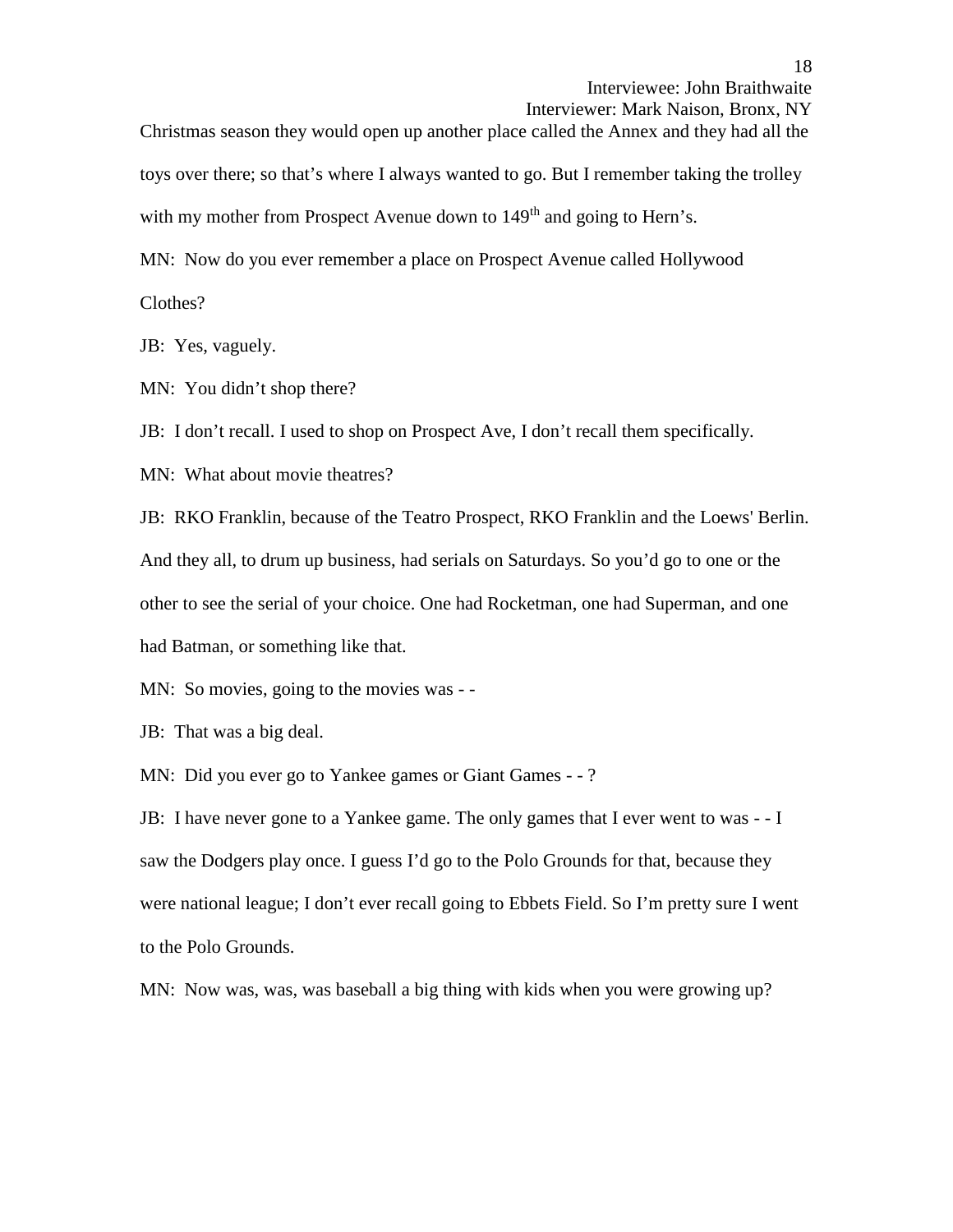```
Interviewer: Mark Naison, Bronx, NY
```
JB: I was a dye-in-the-wool Dodger fan until I was about - - till the Dodgers left New

York. And I was so heart broken. I had my little blue Dodgers jacket, and I could - - it's

amazing - - back then I could, I could, I knew all the stats and I was a real fan.

MN: Were there a lot of Dodger fans in your neighborhood?

JB: Yes. Dodgers were real - - because of Jackie Robinson; everybody loved the Dodgers. And Ray Campanella - - There was another family that was very close to mine and they lived further toward 156<sup>th</sup> street, the Larias. And Burt Laria, god rest his soul, was an avid Giants fan; we used to always argue who was better, the Giants or the Dodgers? And he was much older though and he used to always give me a hard time - no he's **just dodging it** [?] - - and it was back and forth like that. Also, regarding baseball - - of course they'd play stickball in the streets, but sometimes because - - there was a little alley between the houses we'd put, draw a big - - like a square on the wall and right in the alley and hit the ball.

MN: Yes that was also in Brooklyn. We'd play stickball with the box as opposed to self hitting in the street.

JB: Yes, Yes. But we did self-hitting and all and of course if you could hit a ball two sewers you were quite famous.

MN: Now did anybody in your family play sports in high school, going out for the teams at Morris or they were more - - ?

JB: Well I was the only one who went to Morris. My older brother went to High School of Art - - well it's now called High School of Art and Design. And my other brother went to - - I think he went to Commercial Art, which was on  $42<sup>nd</sup>$ , I think he went there. I don't think they went out for sports. But might have because, well, I don't recall, but I do know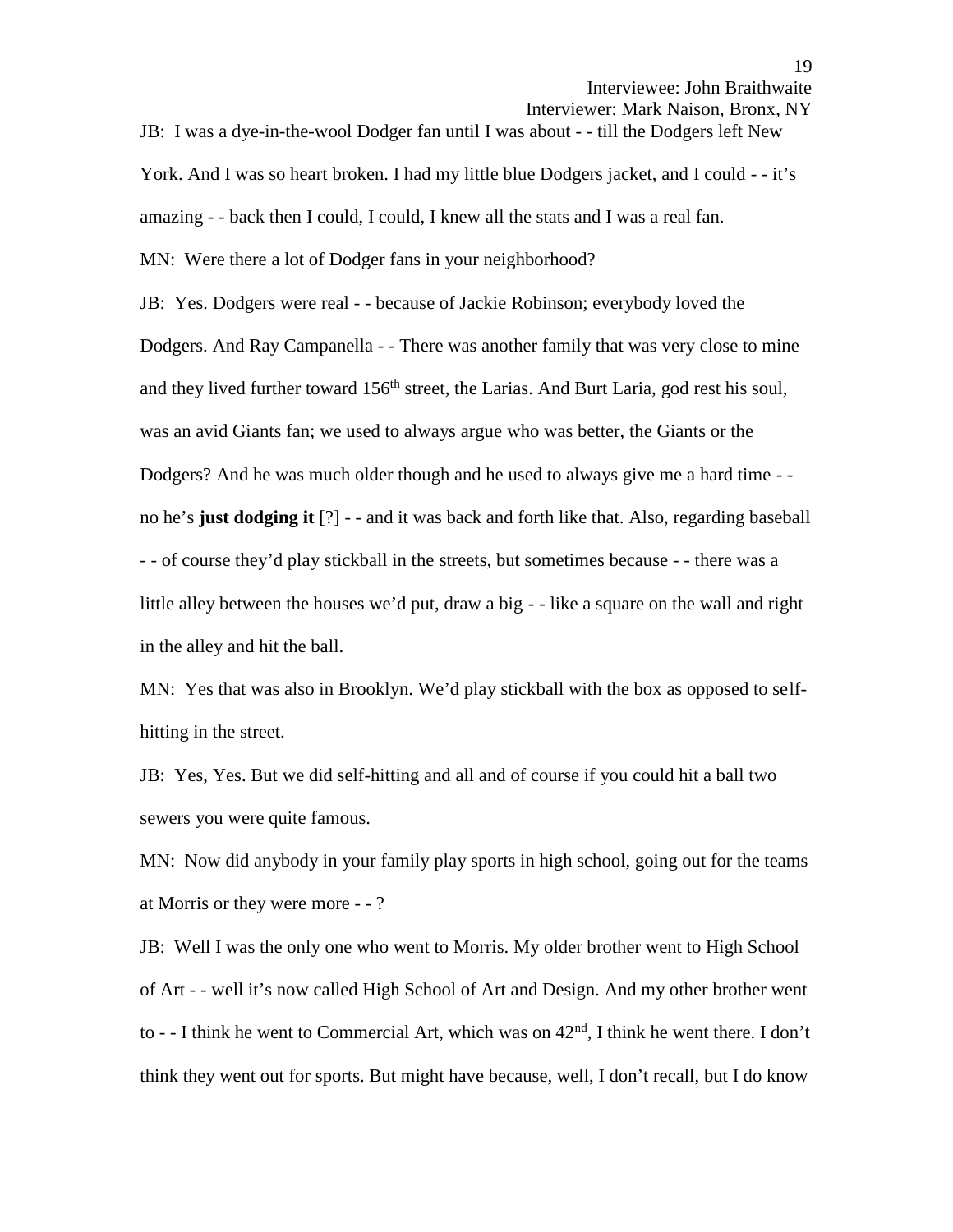Interviewer: Mark Naison, Bronx, NY

that we have a - - I gave it to my brother, which is probably lost now but I have a photograph of my oldest brother playing basketball at the church with Colin Powell.

MN: Now this was - -?

JB: St. Margaret's Church.

MN: Did they have a gym?

JB: No, the parish hall was every - - the multifunction place, and so you played

basketball - -

MN: They set up - - now how did they set up - -?

JB: [Crosstalk] - - a hoop in the - - on the wall in the parish hall.

MN: Oh it was nailed into the wall?

JB: I guess so; it was mounted.

MN: So Colin Powell was a member of that parish?

JB: Yes. Colin Powell was an acolyte in that parish. I know of it because he was older

than me and we would always want to - - got like that guy because he was really cool.

MN: Now he was in your brother's cohort or - -?

JB: Yes, he was my brother's age group, so they're both like '67.

MN: Ok now there's also a guy I interviewed named Gene Norman, does that - - who

was from the same block in Kelly Street as Powell.

JB: I don't recall Gene Norman.

MN: Joan Tyson - -<br>JB: That name - - !

MN: She's now Joan Tyson Fortune, but it was the Tyson family. I think they were also in that parish.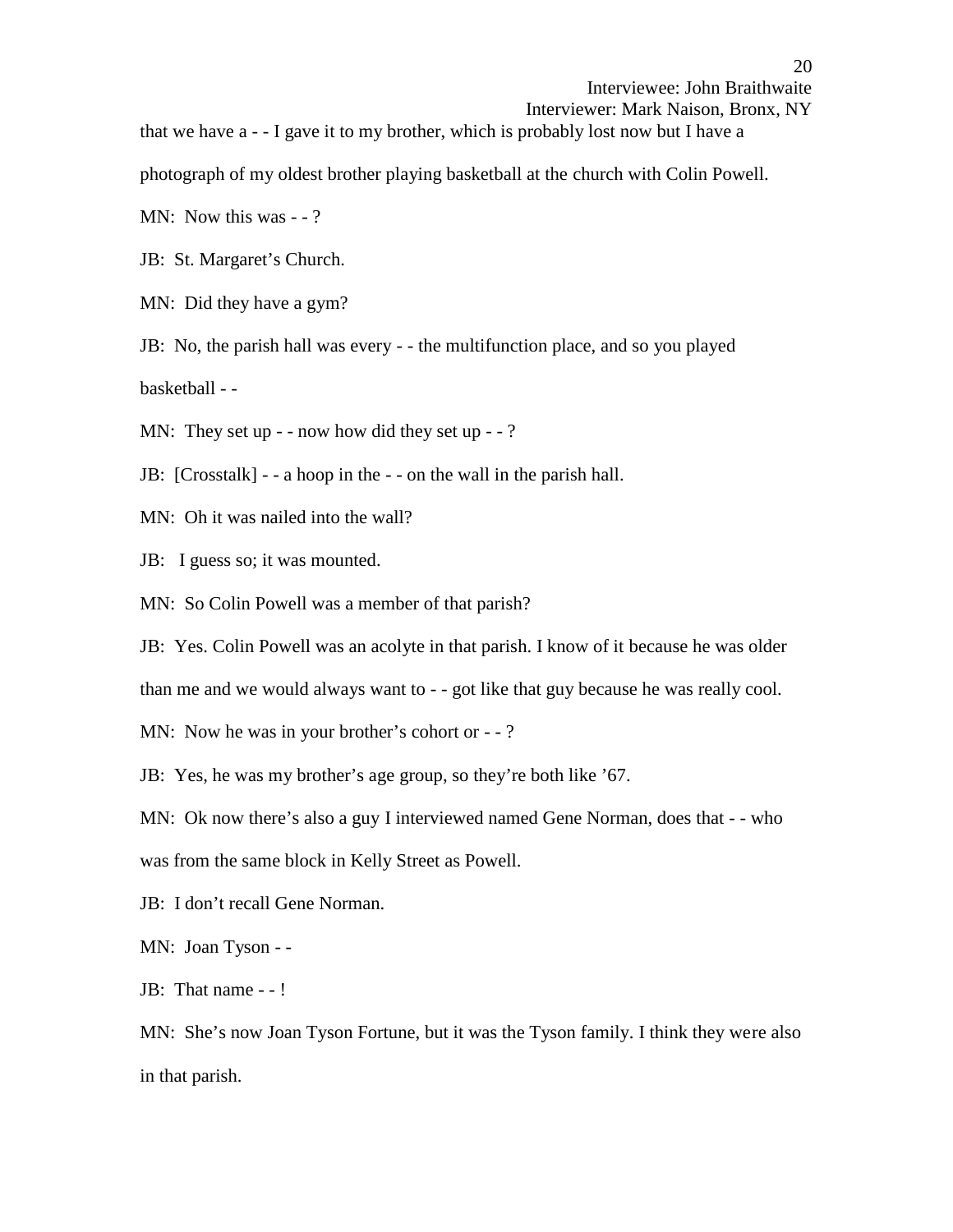Interviewer: Mark Naison, Bronx, NY JB: Yes, that's funny because I'm wondering - - there's a Joan Tyson that goes to my church too, I've got to ask her if - - [Crosstalk]

MN: She lives, she lives - - She's Joan Tyson Fortune, she doesn't go by the Tyson, but she lives in Concourse Village now.

JB: Ok.

MN: Now when you went to City College were you still living at home?

JB: Yes.

MN: And how long did you live on Kelly Street, you personally?

JB: I lived on Kelly Street until 1969. No, that's interesting, I lived on Kelly Street - - I moved into my first apartment in 1969, I thought it was the end of '69 - -

MN: Where was that located?

JB: In Harlem.

MN: In Harlem.

JB: Yes, they had just completed a group of houses; they'd remodeled them, like they're doing now. And I was the first to occupy the apartment, it was real nice.

MN: Now was there any heroin problem when you were growing up that you were aware of in your immediate area?

JB: Yes, yes. There was a man who was a son of the family across the street, the Guys, which was my mother's friend's family. And one of their sons, or might have been a grandson, because there were many generations involved, he was addicted to heroin. And he expired on a rooftop.

MN: Now what, was this in the '40s, '50s, or '60s that this, when this happened?

JB: That was the '50s I believe, late '50s.

Interviewee: John Braithwaite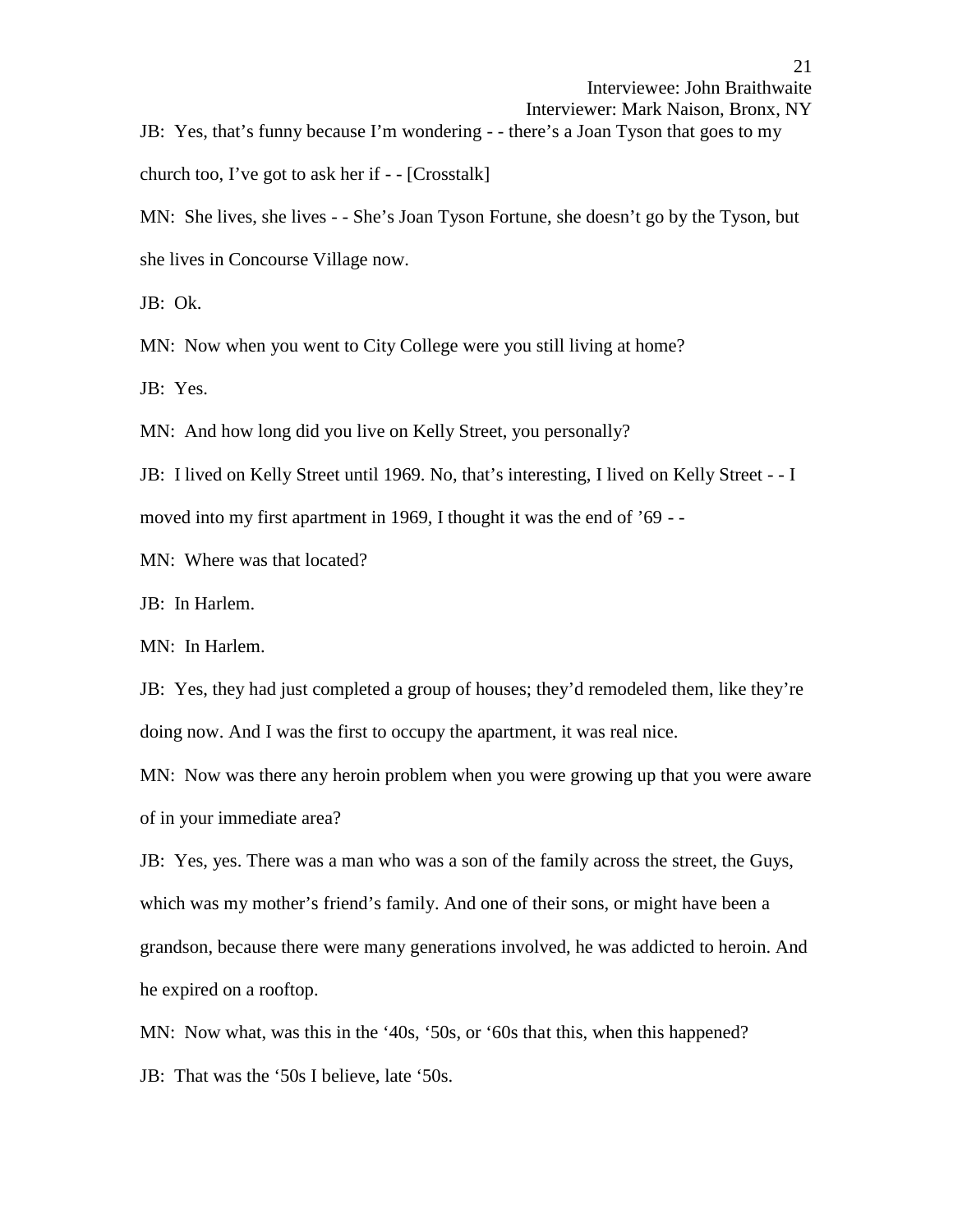Interviewer: Mark Naison, Bronx, NY MN: Now was this in the, now were - - you lived in a row house, were there also apartment buildings on the block?

JB: On the corner; there were two apartment buildings on the corner of Longwood and Kelly, but the rest of the houses were all private houses.

MN: So he died on the roof of an apartment building?

JB: I guess it was an apartment building.

MN: Right. But was, was - -

JB: And you'd see people nodding out on the street and stuff like that, it was a terrible thing, but you knew that hey they're doing something wrong and you didn't want to be a part of that.

MN: So this is even when you're growing up with all the street games and all this there was still - -

JB: Yes, you could see that. I guess St. Margaret's Church kept a lot of kids away from things like that, but you know not everybody but it was a pretty important - -

MN: But it's interesting, so it didn't destroy the sense of security in the neighborhood to have that going on?

JB: I think people worried about it but - - I guess they would rail against it when, over the dinner table and all. But hey, the family across the street, which is similar to our own, they had the problem right in the family.

MN: Now what about police, did you grow up where, where - - did police, was there much of a police presence in your block and were they disrespectful to the local people or they weren't much of a factor?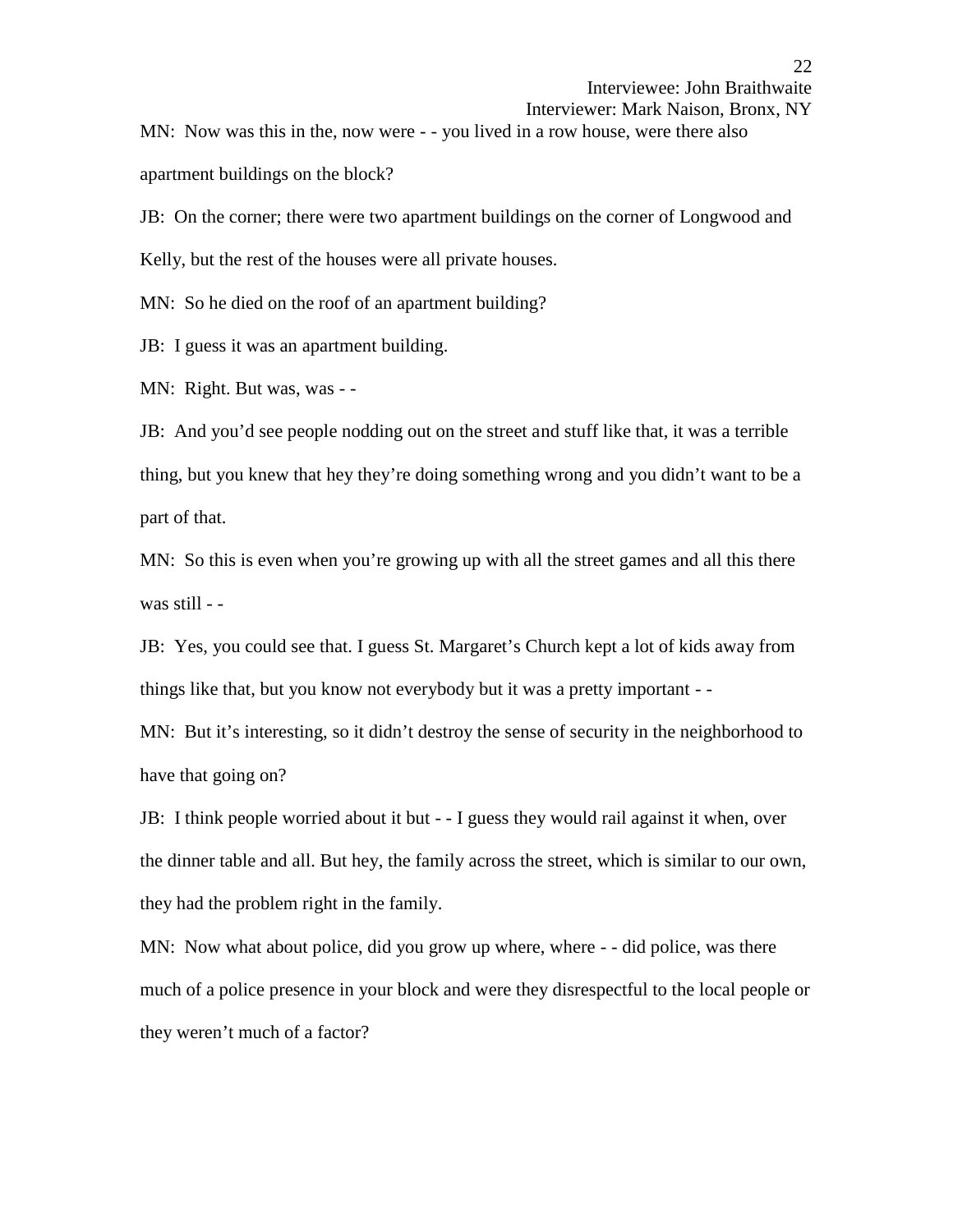Interviewer: Mark Naison, Bronx, NY

JB: They were always there, in a sense. But most of the times you'd get in trouble for playing stickball in the streets, which was - - But there was a story about a kid who was killed by a police officer beside PS 39, I think on the Kelly Street side. And that was a very big disturbance for a long time. There were people very - - [Crosstalk]

MN: Where was that located? I mean - -

JB: On Longwood and Kelly.

MN: And what year was that?

JB: I do not recall but I know I was very young, and they said the police they shot this kid. And so that was a really - - pretty awful.

MN: Was there a concept, like you have today, police brutality or racial profiling that described - -

JB: I don't recall as such. You knew that the police - - I don't recall it as such, and it's funny to articulate it. You were wary of the police because they throw people in jail, and they take you downtown and beat you up; so  $-$  - but I don't know  $-$  -

MN: It wasn't something that hung over your childhood and in quite a powerful way?

JB: Not in that sense, not for me at least.

MN: When did you start - - when did your - - the block your mother lived on become dangerous or did it ever become dangerous?

JB: I'm not sure. It's very interesting because there was always some measure of respect for all the people there. I don't think people - - I don't recall any older people getting hurt or anything like that, so she was there all the way up until she died.

MN: Now what year did she die?

JB: 1980.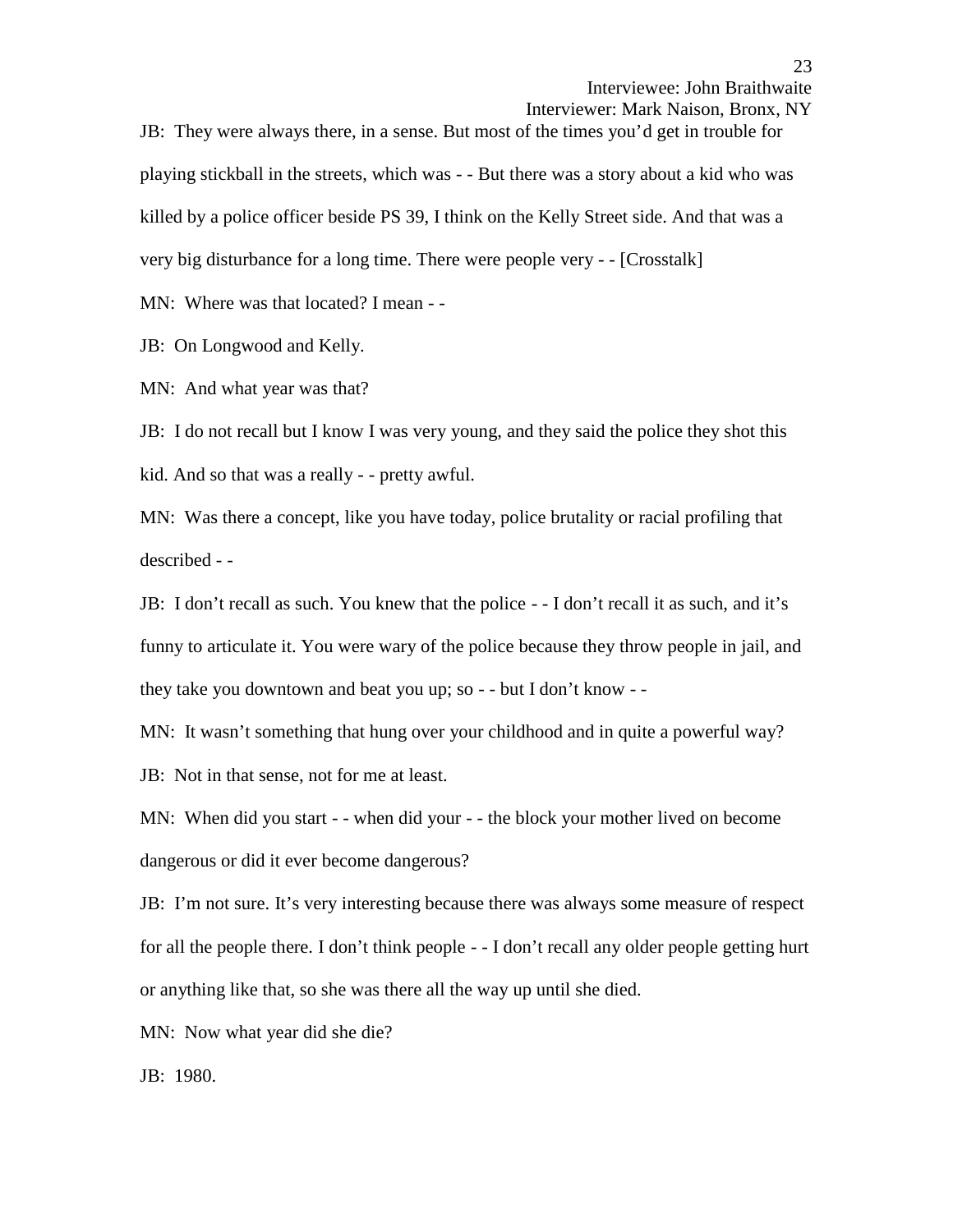Interviewer: Mark Naison, Bronx, NY

MN: Ok, so even for all the years that the fires were all - - she was treated with some respect.

JB: Yes and other elderly people too. But yes, people were concerned; and I mean it was a concern. I now that my uncle who was living by himself, he was beaten up in his apartment. And what happened is - -

MN: Was that in the same area?

JB: It was the same building. And what happened was - -

MN: Oh, so it was in your building.

JB: Yes, what happened was I mean - -after **Arthur** passed, my uncle was occupying the basement apartment because - - I mean just to be a presence there, and he needed a place anyway. He had been, I think assaulted in another place, moved out of there for his own - - he lived over by Forest Avenue, he was living in the Forest Houses, so he moved over to us and then helped us, helped me while he was - - he needed a place, I needed somebody in the place.

MN: So he was living in the Forest Houses for a while?

JB: Yes, then he got - - I think he got beat up in the Forest Houses and so when he came out of there, instead of going back there he moved into our house.

MN: Ok, was this in the '60s, when he got beat up in the Forest Houses?

JB: Seventies.

MN: Seventies, ok because then it was already a pretty rough place.

JB: Yes. It was getting dangerous because on that particular block people who lived on the block sort of didn't trouble the old people but he got, he got hurt.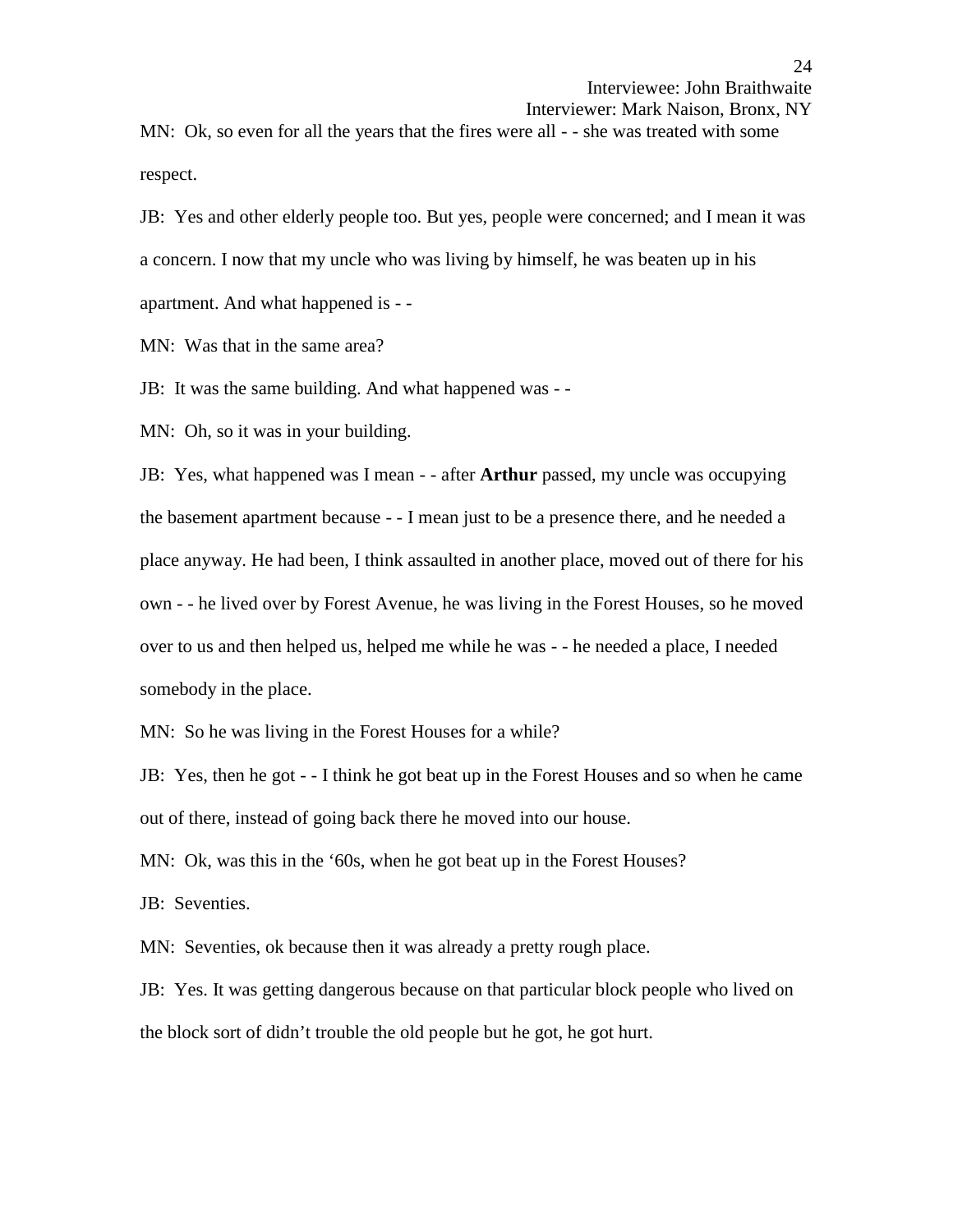```
Interviewer: Mark Naison, Bronx, NY
```
MN: Now were there any buildings on your block that were abandoned and torched as

they were in some other parts of the Bronx?

JB: I don't recall buildings being torched on that block.

MN: What about adjoining blocks, were there any - -?

JB: Other blocks I think there may have been, but I don't know for sure. I think that well

Kelly Street and Beck Street in the 700 block I don't think they had those, the same --

MN: Were those mostly the row houses - -

JB: Row houses.

MN: - - owner-occupied houses.

JB: Yes.

MN: Because most of the fires would have hit the tenements.

JB: Well the tenements are over there on Longwood Avenue. I had left the area after my mother passed and I finally sold the house I didn't go down there; I had no need to go down there. Friends of mine have a little reunion at St. Margaret's Church the last Saturday of April every year, so I'd go down there once a year. And I was pleasantly surprised to see that Longwood Avenue has been redone, and it looks very, very nice. It is in fact more attractive than it was before. Before the renovation it had been - -<br>MN: So you were on Kelly Street between Longwood and 156<sup>th</sup>?

JB: Right.

MN: Right, but and so none of the surrounding blocks were really devastated?

JB: I think they were but that's why I think they got rid of the 800 block of Kelly Street because that's now a park.

MN: Oh, ok, so the 800 block of Kelly Street - -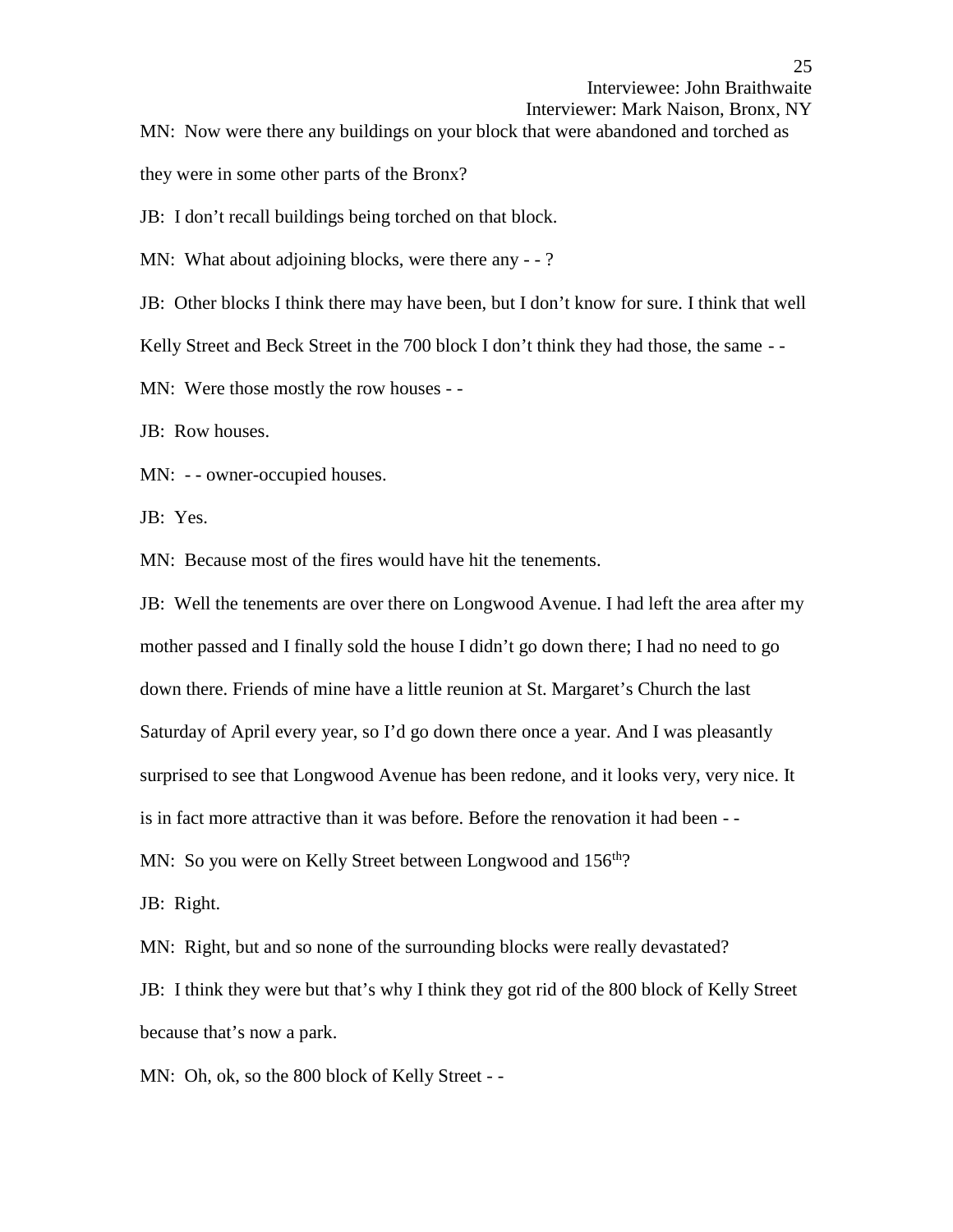JB: - - is no longer there.

MN: And is that were Colin Powell lived or - -?

JB: I do not know exactly where he lived, I just knew he went to our church.

MN: So you had - - so that's between Longwood and - -

JB: - - and Intervale.

MN: - - and Intervale - - is now a park.

JB: Yes, it's like - - adjacent to PS 39. It's a very interesting area to go to, it's attractive and everything, it's a very nice area.

MN: Yes, I've driven through there because I worked at a community center at  $156<sup>th</sup>$  and Prospect.

JB: Ok.

MN: Now when you moved to Harlem, was that the last time you ever - - you never moved back to the Bronx?

JB: Moved to Harlem in I think the last - - in '69, it might have been the end of '70, I can't remember now, I really don't remember. And I had this apartment; young guy, single, apartment, had a lot of fun. I had a walk-in closet for my photography and it was big enough for one kid. And I enjoyed it. And my wife, who I was dating at the time, she made curtains and all this kind of stuff. But we got married in '72 and pretty soon after that we realized that this ain't going to work; it's too, too cramped in here for two people. It was a [inaudible] but not for two. And we start looking again. And as a result of that, in '74 we moved to 800 Grand Concourse, on the Concourse. It's 158<sup>th</sup> Street and Grand Concourse, it's a corner.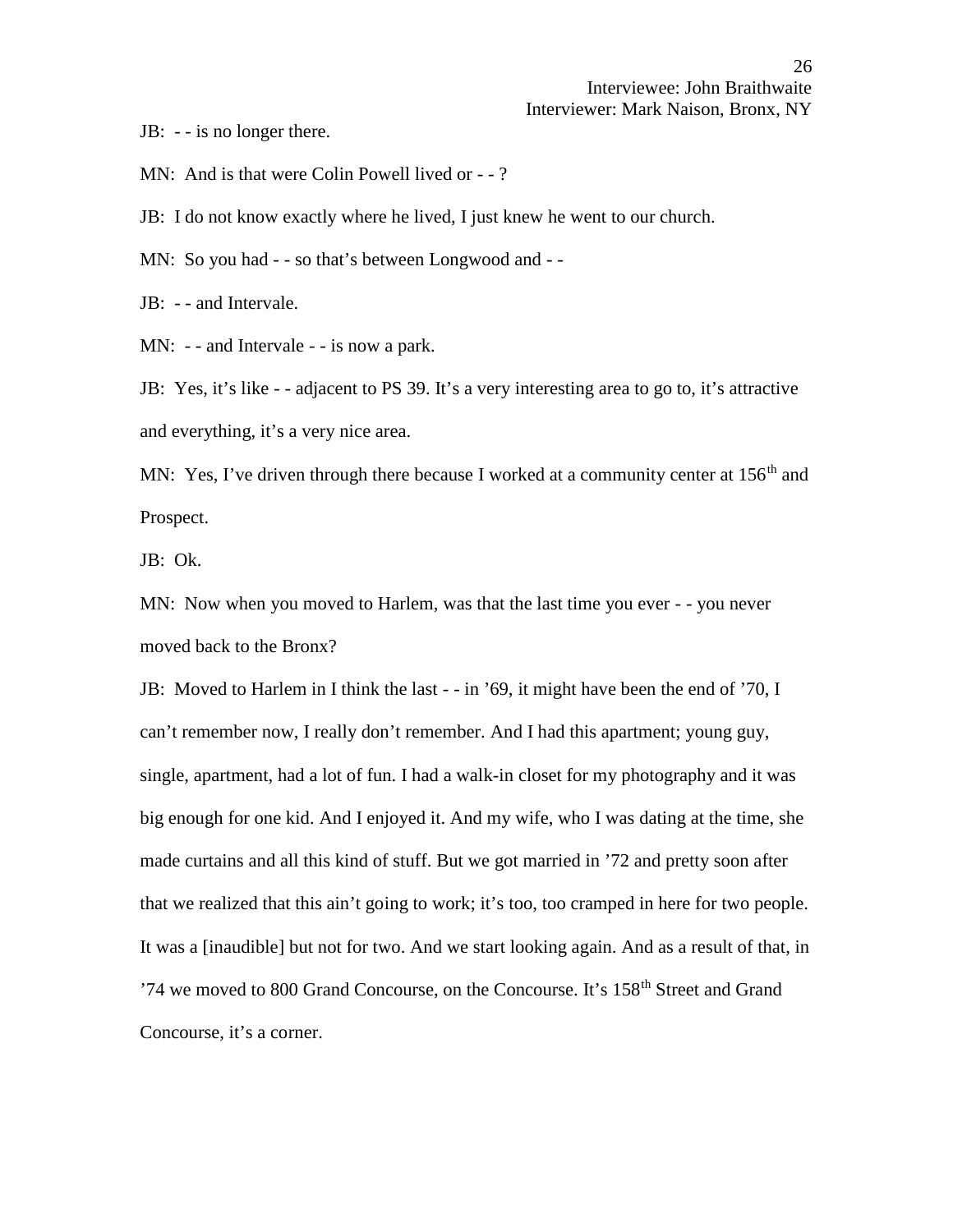Interviewer: Mark Naison, Bronx, NY

MN: Now people have told me that in the fifties if you were African American you

wouldn't have been able to do that.

JB: That's correct.

MN: And was that a sort of known fact?

JB: That's a known fact.

[END OF TAPE 1, SIDE 1; BEGIN TAPE 1, SIDE 2]

MN: We're saying that African Americans could not rent on the Grand Concourse in the

fifties or even up into the early sixties.

JB: That is correct.

MN: And - - but it changed by the seventies.

JB: Yes, it's changed.

MN: Now did you become a professional photographer or --

JB: Never, never

MN: It was always - -

JB: Because my brother was a professional photographer and it's a struggle. You chase after somebody you're getting contacts and stuff, and I didn't want that for myself. Instead I had a job and I decided that I'd rather shoot pictures of what I wanted, when I wanted to and not when I didn't want to.

MN: Ok what was - - what work did you do after college?

JB: I graduated February of '68 and so my whole thing was to take pictures that's all I wanted to do. So to keep myself in film I went down and sat down for a test to become a case worker. Took the test, of course I passed it, and became a case worker for - - at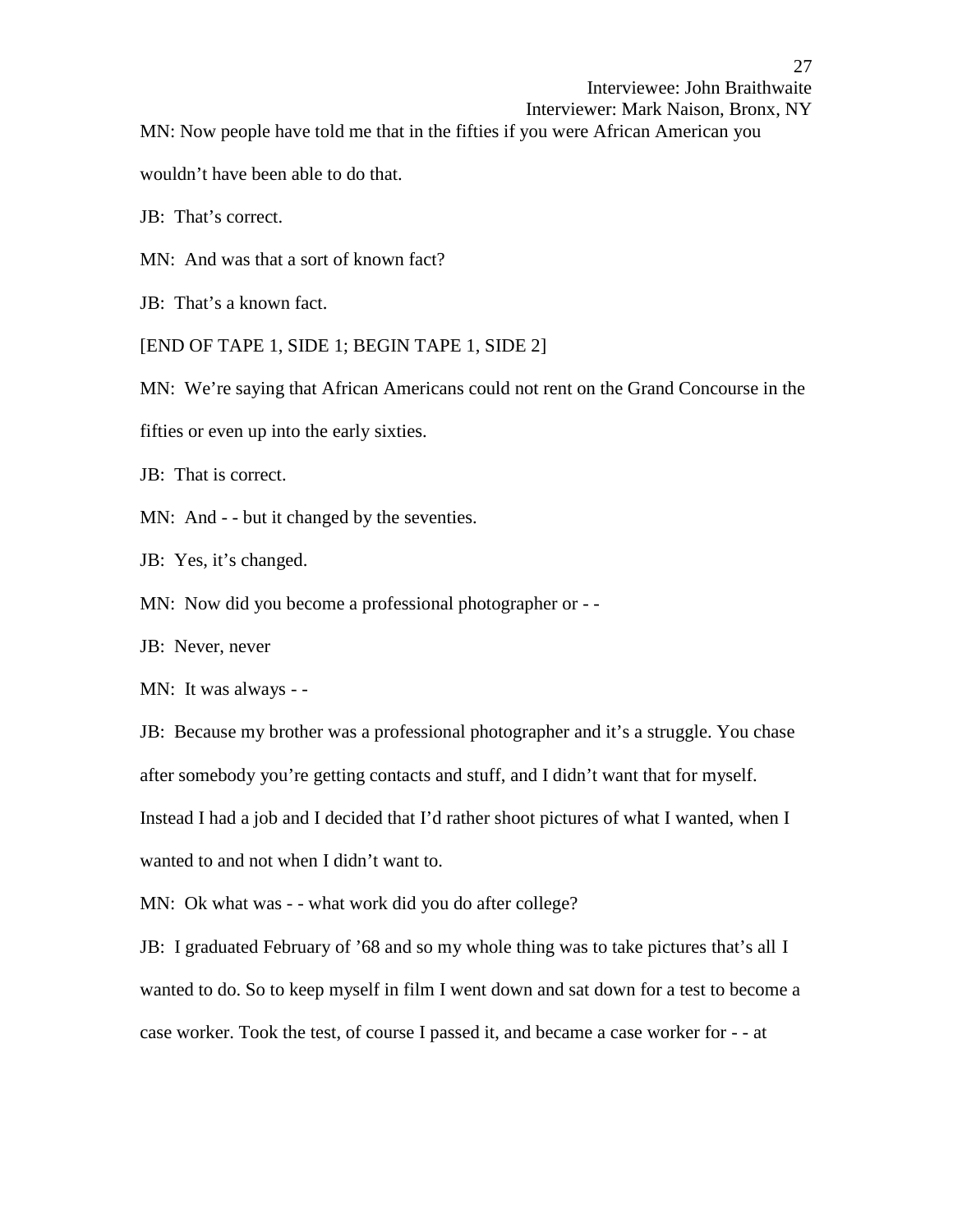Interviewer: Mark Naison, Bronx, NY

Melrose Welfare Center. And so I'd be a welfare case worker in the morning and then - and take pictures all of the time.

MN: Now what was it like being a welfare case worker in those years? Because that's a whole other discussion - -

JB: [Crosstalk] That's an amazing discussion. That was the year the system - - the city almost went broke. First of all you started as a welfare caseworker they gave you a lot of easy cases and real nice old folks and stuff and real nice pleasant people and then they turned you loose on the real cases and it gets ugly. But what happened was this in the summer of '68 VISTA came to the Bronx, came to New York, not to the Bronx to the whole city. And VISTA had a proposition that said if you are on welfare and if you never had a cot - - oh no, no, no - - if you're on welfare and your house got burned down they'll pay you if you lost a cot or a chair or a spoon or whatever, therefore you're entitled to that. And they came up with long lists of paper, legal size space over four five pages long itemized items. All these things, Mrs. Rosato never had [**interruption in tape]** and because she's a case she's entitled to that so she's got to have it. So people, people became a bit, a bit contentious there. There were fights in the welfare lines, the welfare office was surrounded four or five deep, people tried to get in and get their cut. It was sad too because I had some nice people, older people who said, "Look, I'm not trying to be trouble, I swear to god - -I don't - - really I never had a chair - - could you get around to it." And so the things - - most had - - some would walk out of the welfare center with checks fifteen hundred dollars and stuff like that. So one day, I'll never forget this it was a Tuesday morning we came to the centers and they took up the [inaudible] line and the lady said all the checks that are processed as of yesterday will go though, that's it; and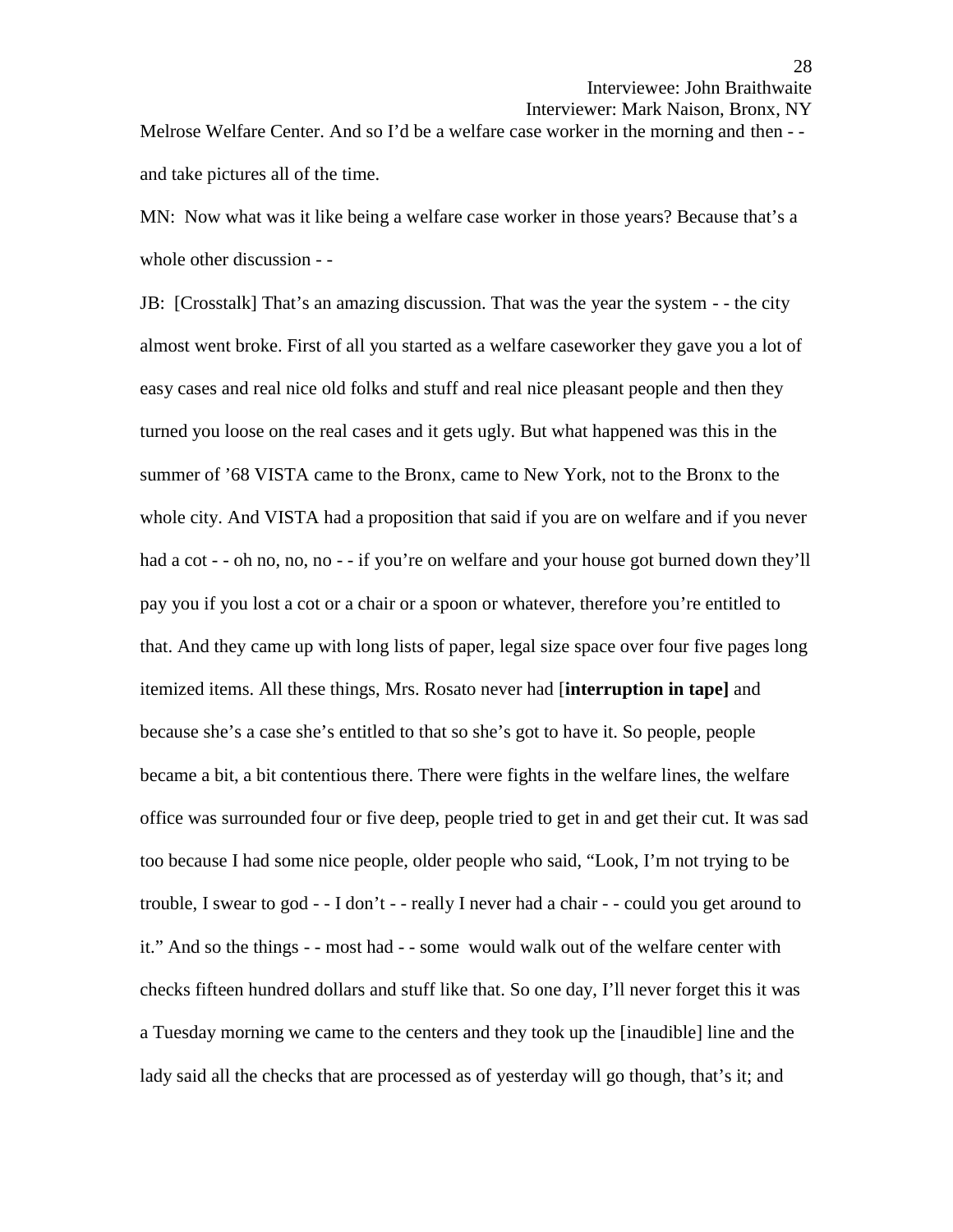Interviewee: John Braithwaite Interviewer: Mark Naison, Bronx, NY they cut it off just like that, in a blink of an eye. And the poor lady looked up at me, she asked me - -

MN: Now what street was the Melrose Center on?

JB:  $161^{st}$ , was it  $161^{st}$  I think it was  $161^{st}$  and Melrose Avenue, so over by the courthouse.

MN: And that's - - Ok, right, right.

JB: Oh, where were we, so that was the first [Indiscernible] early in the summer I went to a Richard Clark job fair to try to find another black professional for these jobs that were around. And I spoke to IBM and they wanted me to go to Kingston, New York and I said, "No I don't want to go to Kingston, I want to stay in the city," so I went back to work. But then later - - latter summer, September - October timeframe I got a call from George Schaffer at IBM in Brooklyn; what IBM in Brooklyn? And George said that they had a project that he wanted to talk to me about it. So I went down to Brooklyn and it turns out that they - - Bobby Kenny was friends with Tom Watson and Tom had asked about me, look you got to - -Bobby asked Tom do something in the city so IBM put up a demonstration project in Bedstuy and [Crosstalk] - -

MN: Oh yes, Bedstuy Restoration.

JB: No, this was IBM - - there's a warehouse at Nostrand & Gates in Bedstuy and IBM bought that building and converted outside it looked like a factory or warehouse, inside it was pure IBM same everything. And what they did was they took guys, inner city people, who were - - who had no skills, never had a job. It was biased towards males and biased to, to - - for head of household and they gave them a shot and they would get a job with IBM. And they were doing cable reclamation. And what happened is IBM, who had not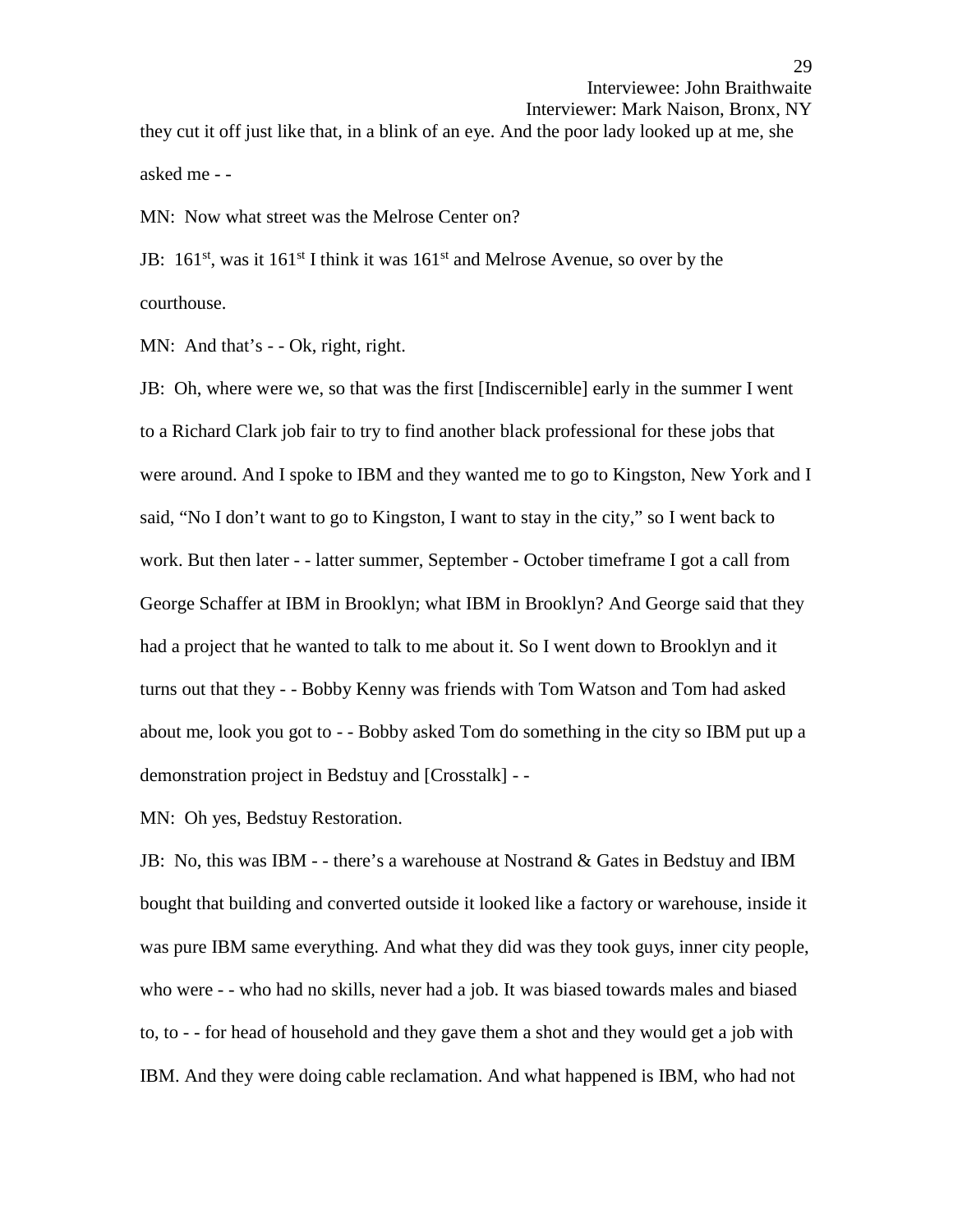Interviewer: Mark Naison, Bronx, NY

Poughkeepsie and other places and let them become managers, they were black who never got [Indiscernible] - - and they became managers by coming down to Brooklyn and they got a chance to become manager for the first time and have somebody to manage. The thing was rocky for a while but it finally succeeded. I was hired to become an interviewer, you're young you're black you know how to talk to these people, it was that kind of a thing. The other guy who was my mentor was Don Sandals a Jamaican fellow, brilliant guy, and the manager was a white man, George Schaffer. Anyway I got hired for that job, which is incredible because it's the kind of job you get at the end of your career not the beginning. But I was what 25 years old, and I was interviewing people for it because I had this experience interviewing so I was interviewing professional, technical and other people for pre-employment interviewing. And that's what I did. I was there till '74 when I transferred out to become a techie and I've been a techie ever since.

really given a lot of these old people a shot had brought guys in from Endicott,

MN: Oh in IBM?

JB: Well I transferred there to become - - for a technical job in IBM which I stayed there till '79 and then I left IBM altogether.

MN: So when you say a techie that means you fix systems?

JB: Software wise; I work what they call a PS - - nobody ever heard of but at that time the mainframe machines when they had an error would spit out a stack of paper about this high that was called a standard loader dump, a **dump of - - memory core** dump. And we had to analyze that and figure out what was wrong, it was very, very - - man, it was complicated. Extremely complicated work and I did that for five years and I moved off of IBM.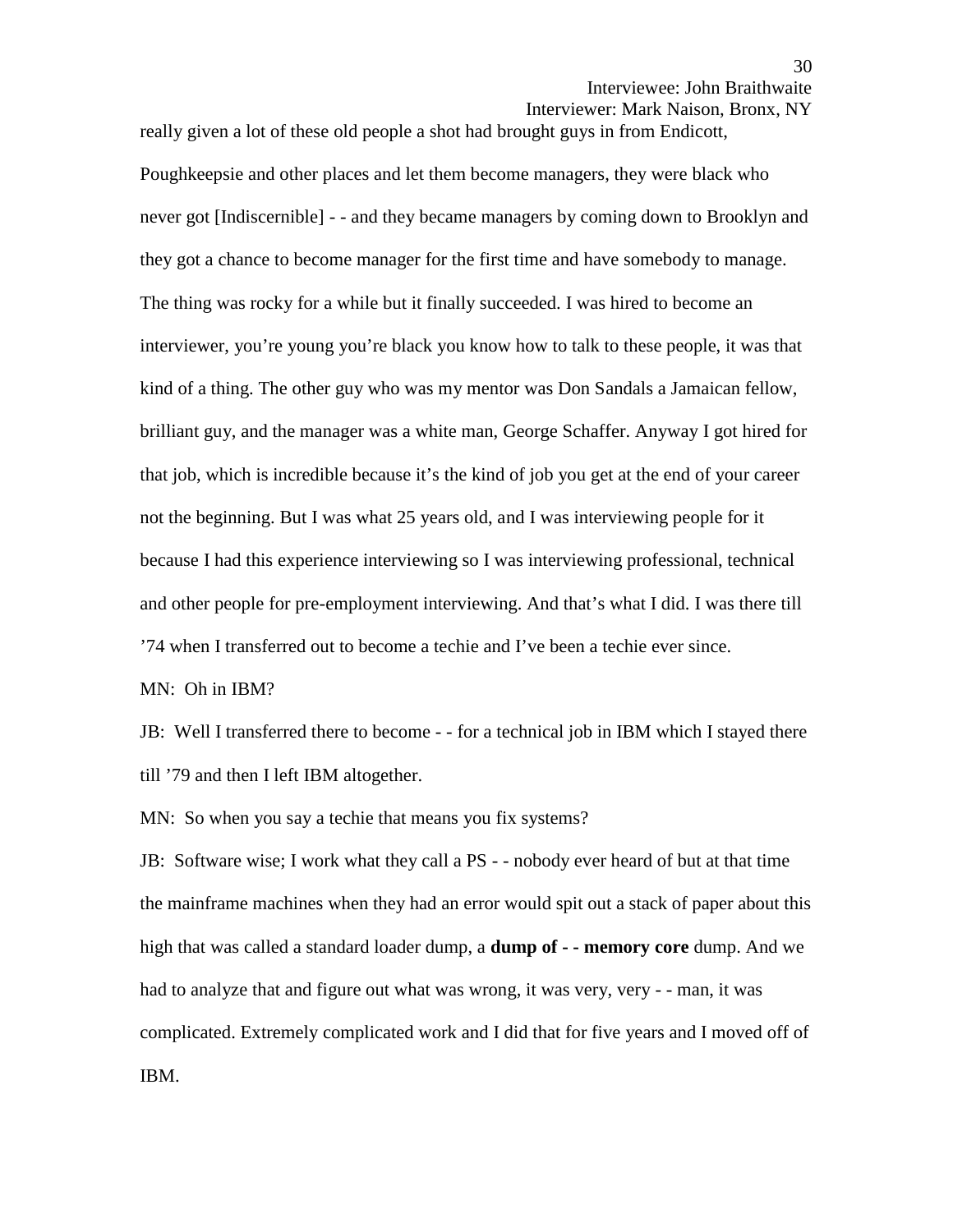#### Interviewer: Mark Naison, Bronx, NY

MN: Now, the photography work were you doing?

JB: All the time.

MN: Now were you - - did you have special areas that you like to focus on as a photographer?

JB: Yes. What happened was my brother was a photographer - - My brother opened - they had a studio in Harlem for the jazz efforts and stuff. So they had a large back area that was - - my brother used for a studio, he would develop the rolls of paper and stuff and clip it. And we would photograph models. At that time it was a big thing for black women to become models.

MN: Do you have any - - this is what they call Naturally Yours - -

JB: No 1962, they did that show - - my brother my brothers right in that studio there created a whole Naturally phenomenon in this country, they did that.

MN: Yes, I know.

JB: But, but - - and we do, I think we have posters of that. But I was trying to become a fashion photographer so I'd do a lot of fashion, I'd photograph a lot of young girls and everything. And besides that I did a lot of photography of kids in the street. And then any other miscellaneous things I came across, so I have a lot of musicians, a lot of - -

MN: Now did you ever put together books of your work - -

JB: Never books - -

MN: - - or a website or - -

JB: A website; but books of my work, no. But I was included in the Black Photographers Annual in '75 or '76, I think it was '76. And what is interesting is that when I was living in Harlem I took this picture of these young Muslim girls jumping rope on St. Nicholas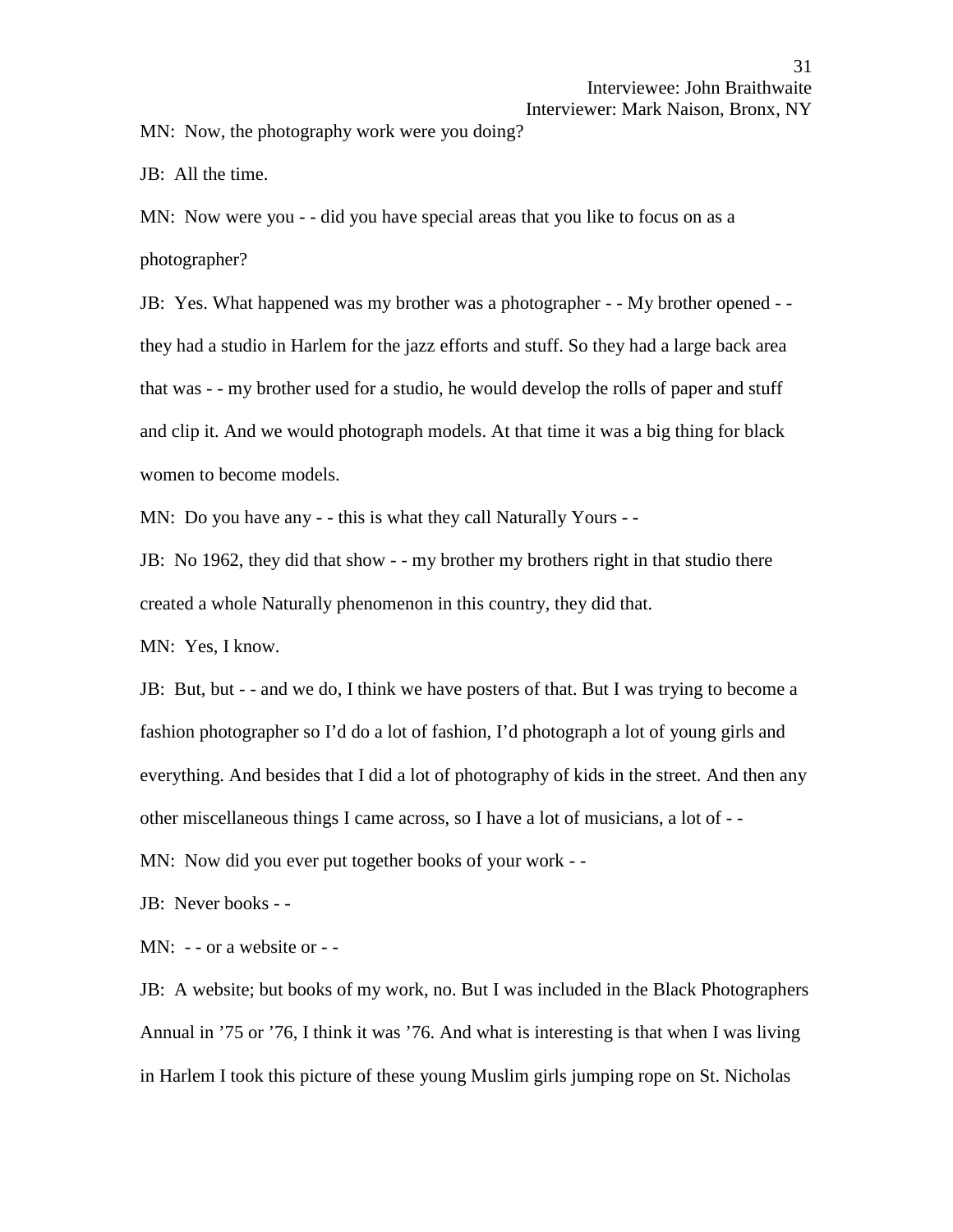Interviewer: Mark Naison, Bronx, NY

Avenue; that was in the Black Photographers Annual along with another picture I did, that I took.

MN: Now do you have enough material to sort of do a sort of photo exhibit of some of the things we talked about growing up? [Crosstalk]

JB: I have to look and see, reclaim it and stuff. Some of the pictures are worn out - -

refurbish it - - no problem there.

MN: Because it would be really interesting to sort of do a photo exhibit from those early

- - document the neighborhood in those years.

JB: I, I, I'll have to pull it together.

MN: Is that something of interest to you?

JB: I think I'd like to do that; you know I never though of it as that kind of a project - mostly as pictures of my friends and stuff but yes, there's other things there.

MN: I might even be able to find a student to assign you to work on this who is both a historian and a photographer. I have a brilliant young man who is both a photographer and he's going to end up being a historian so - -

JB: Sounds interesting. We shall talk about that.

MN: Right, right, because it sounds like you've got all this --

JB: Yes, I'm looking though because I'm looking to see well is this just pictures of family or - - and I have to do a lot of digging. But anyway, that picture traveled, those two pictures "Harlem on My Mind" so - -

MN: Oh yes, oh right!

JB: "Harlem on My Mind" and "Mad Blue Street" and that traveled the world as part of the  $-$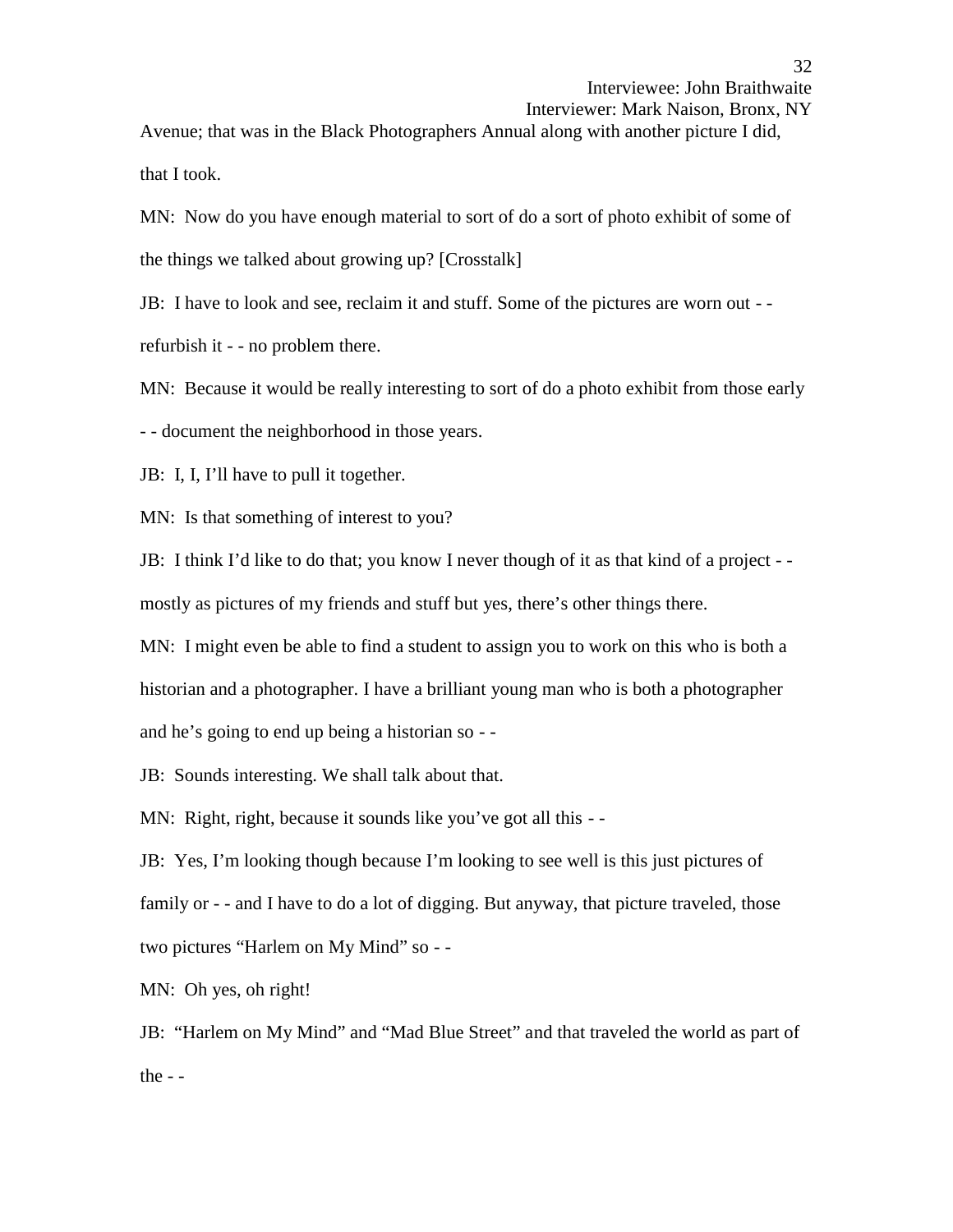Interviewer: Mark Naison, Bronx, NY

MN: [Crosstalk] That's all over the place, that's incredible. Isn't there a book - -<br>JB: There is a book.

MN: Is your photograph in there?

JB: Yes, I got that. Now what then happened was in 1990 Essence called me because they were doing their  $20<sup>th</sup>$  Anniversary and they wanted the picture for their  $20<sup>th</sup>$ Anniversary issue. So it went into essence 20th Anniversary issue. And a few years later I guess five years ago I got a call from a young lady who says, "I'm doing a film on double dutch and I saw this picture; I'd like the picture for my film. And by the way, would you like to be in the movie?" So now I'm on television some place. So the picture was there in the movie. And then as a result of the picture being shown I guess it had to do with the film house in **[Maiute?]** a guy from the East Village called me and said, "Look I'm doing this thing on women in sports and I'd like the picture." So I didn't make the book the picture was in the Smithsonian exhibit - -

MN: Wow, so this picture has just reinvented itself - -

JB: And it's now currently at the World Financial Center in a show there; so that's my lucky picture.

MN: Right, right, now I've pretty much run out of questions, are there things that you would like to say in reviewing all these subjects that - -

JB: Well, I don't know, I think that - - the thing that struck me was that growing up in the Bronx, it's so different the way I see it projected. It was - - I think people saw themselves as being very much similar because of - - your economic situation being the same, it was not so much a racial thing. Of course there was, there was racial stuff going on but it was not - - maybe I was lucky because my father owned his own business,